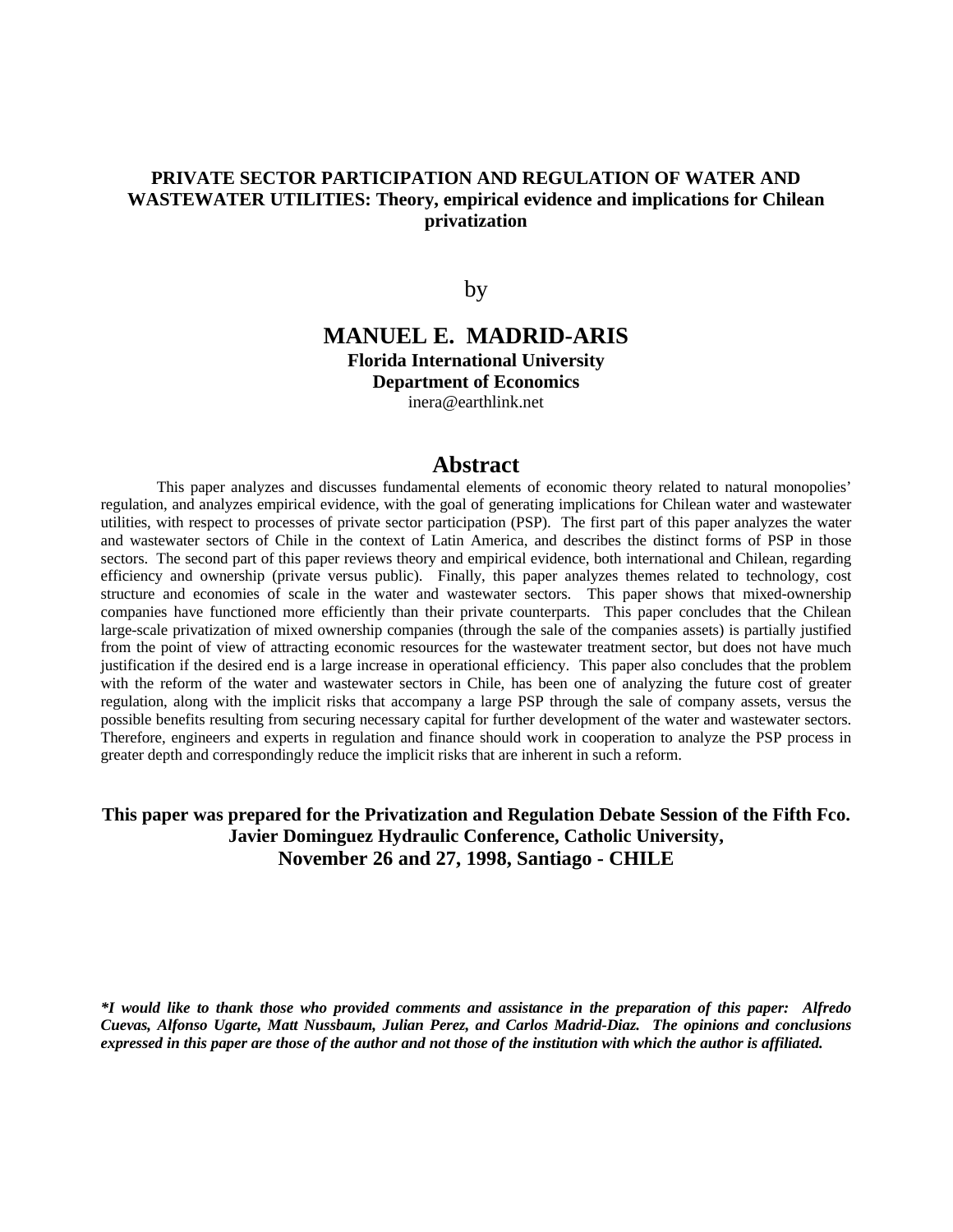## **1. INTRODUCTION**

The processes which permit private sector participation  $(PSP)^1$  in partial or total form (such as the sale of assets, which Chile has begun) can be considered as relatively new (England, 1989, Chile, 1990, Argentina, 1994). In Latin America, Chile has the most developed program of PSP in the water and wastewater sectors. Historically, Chile has allowed PSP in the water and wastewater sectors in different ways. Before 1989, service in these sectors was provided mainly by state companies,<sup>2</sup> and PSP was seen in water and wastewater sectors mainly by the provision of service contracts (e.g. maintenance, engineering design, subcontracting the construction of new projects, metering and billing) to the public utilities. Since 1989, the participation of privately owned companies in this market has taken place by allowing them to apply for concessions. Also, since 1989 PSP has been allowed through participation in the ownership of State companies. As a result, in 1989 the State water and wastewater companies were incorporated, and part of the share (about one third) of the two main companies in Chile (EMOS and ESVAL) went public in the local stock market. Currently, the remaining part of the State companies shares is held by the state institution, the Chilean Corporation of Development (Corfo). Today, these utilities are known as Corfo companies, which some of them are mainly mixed companies (public-private ownership). Thus, Corfo companies are one of the first cases in Latin America where private sector participation through ownership of assets, in the water and wastewater utilities has been allowed.

In the last 5 years, the large amount of advertising on the subject of PSP in water and wastewater companies in Latin America, has created many expectations, but it is important to not overestimate the extent of PSP in the water and wastewater sectors in the region (CEPAL, 1996).<sup>3</sup> In many Latin American countries, the public opposition to this type of reform has delayed many of PSP projects. On the other hand, the international experience and empirical evidence on PSP in the water and wastewater sectors is relatively scarce, and therefore, there is no consensus with respect to many issues, such as benefit and risk of PSP, among other issues (e.g. quality of service). In addition, in this type of monopoly as well in the electrical sector, there is still no consensus in themes related to efficiency and ownership (public versus private). Empirical evidence from these two natural monopolies shows that once an adequate regulatory framework is in place and competitive pressures are in the market, public utilities can perform as well as private ones. The empirical evidence from the US and Chile presented in this paper about ownership and efficiency in the water and wastewater sector does not validate the theoretical assumption about private sector will perform more efficient than the public sector.

Another controversial issue about water and wastewater systems which has not been addressed deeply in the economic sphere, is the issue of economies of scale. With respect to economies of scale, most economists tend to place all natural monopolies (electricity, water, telecommunications, etc) in the same basket, in the sense that believing that in a natural monopoly economies of scale are evident or by assuming that a larger system will present a higher the probability of achieving economies of scale. On the other hand, sanitary engineers are always worried about the diseconomies of scale in this type of systems (network

<sup>&</sup>lt;sup>1</sup> There are various forms of PSP, some of which include, concessions, service contracts, administration contracts, total sale of assets or partial sale of assets (mixed ownership), BOT (Build, Operate and Transfer) and other variations. When I refer to a total PSP or privatization, this corresponds to a total sale of assets (outright sale). Cases of outright sales in the water and wastewater sectors are very rare, with England being the most prominent case. For different forms of PSP applied in Latin America, see Rivera (1996).

 $2$  Before 1989, only few private system could be found. Most of privately systems were organized as small community services, which were providing the service to some small industrial complex, small rural villages, or in some small summer resorts. In sum, it could be said that before 1989, existence of privately owned companies providing the services were almost nil.

<sup>&</sup>lt;sup>3</sup> For an excellent review of the state of PSP in the water and wastewater sectors in Latin America, see CEPAL reports prepared by the Division of Environment and Development. Report LC/R 1697, 1996.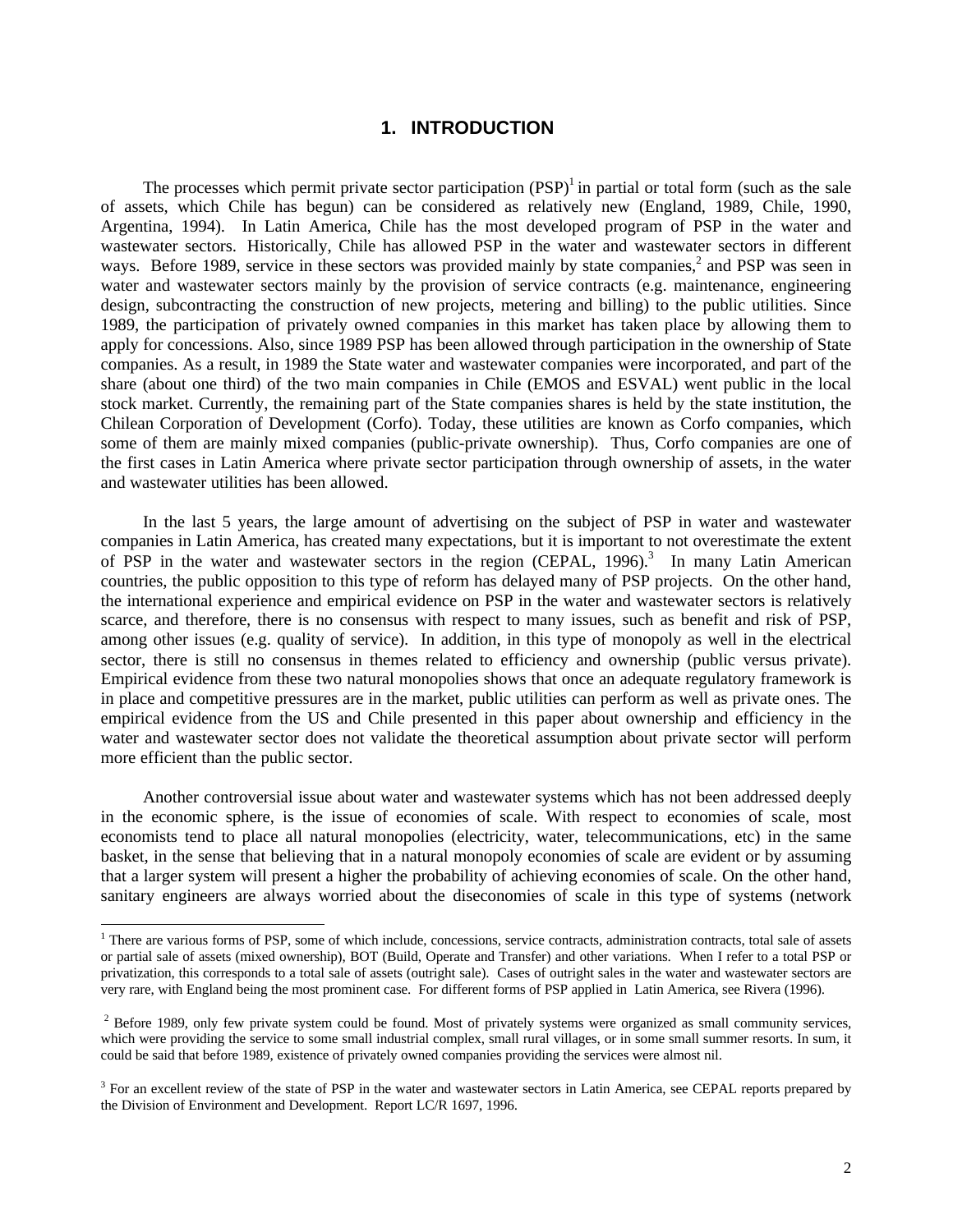system), since most of the engineering models/studies (deductive studies) as well the evidence from real systems shows that increasing the size of a system or aggregating different small and medium systems does not implicitly implies gain in economies of scales. Therefore, in this paper both approach (engineering and economic) approach to evaluate economies of scales are described, and some evidence is presented with the purpose to show that economies of scales in water/wastewater systems are not as evident, and should be considered carefully in a process of market segmentation for PSP.

Even though the Chilean experience with PSP is the longest established, the experience in Argentina can be considered as the most aggressive with respect to PSP of water/wastewater services in Latin America, since Argentina has concessioned the majority of the country's systems to the private sector. Even though Argentina has concessioned most of its systems, the State still owns the most of the companies assets. On the other hand, the Chilean experience can be considered the most aggressive with respect to asset sales, since part of the assets of the main company Empresa Metropolitana de Obras Sanitarias (EMOS), which served about 35% of the total Chilean population was sold by placing shares in the Chilean stock market. The Chilean systems where the first attempt of corporatization of water and wastewater in Latin America. Argentina, using the PSP form of concession have allowed PSP in most of their systems, being Buenos Aires, the largest concession in Latin America, which have not escaped criticism from the experts.<sup>4</sup> Outside of the context of Latin America, one of the most prominent aggressive experiences with respect to PSP of water and wastewater systems, has been that of UK, which, like Argentina, has not escaped criticism from the experts in the field (Martin and Hartley, 1998, Rees, 1994, Cowan 1995).<sup>5</sup>

International experience demonstrates that the process cannot be generalized with respect to the benefits and risks associated with PSP in water and wastewater systems, since all countries and cases have very specific characteristics and therefore all the elements and variables must be evaluated on a case by case basis. The UK and Argentinean experiences have been mentioned as an illustrative example, with the goal of illustrating the regulatory process for the water and wastewater sectors, which has very specific characteristics,<sup>6</sup> is complex and has high risks which may not lead to a gain in economic welfare. Thus, it is imperative that these factors be considered in the regulatory framework before undertaking a PSP process.

In the process of PSP in the water and wastewater sectors, there are a series of elements which must be evaluated before embarking. Among some of these elements are: (1) commitment of the parties (Hill and Abdala, 1993; Spiller, 1993); (2) asymmetry of information and regulatory capture (Bitran and Serra, 1995, Rees, 1995, Stigler, 1971); (3) form of regulation and alternatives for applicability of parameters (benchmarking) or of comparative regulation (yardstick regulation), (Madrid-Aris and Montero, 1998; World

<sup>&</sup>lt;sup>4</sup> In the specific case of Argentina, the criticism was directed at various aspects of the system. Some of these were the inefficient design of the regulatory/tariff system, which was designed with a very low level of metering, and therefore did not create many incentives for conservation of water. Another criticism was related to the renegotiations of the concession contract, after privatizing the system (discount coefficient of the proposed equal to  $K=0.73$ , for a value of  $K=0.83$ ). The renegotiation was argued under the supposed incorrect wrongly estimation of the future investment program (World Bank, 1996).

<sup>&</sup>lt;sup>5</sup> The regulatory system of Great Britain, left large deficiencies in the areas of price renegotiation, costs passthrough, which obviously were capitalized on by the operators, with brought on a series of price-cap renegotiations of the Price-cap K-factor, which generated a large increase in rates. Additionally, the form of regulating the private companies "regulatory capital," created incentives for private sector rent-seeking type activities.

<sup>&</sup>lt;sup>6</sup> The water and wastewater sectors are very capital intensive (2 to 3 times more intensive with respect to asset/revenues ratio than electrify and telecommunications, Madrid-Aris and J.P. Montero 1998). These sector generates important environmental and health externalities. These sectors have unique physical characteristics as well as natural monopoly characteristics and therefore it is difficult to generate competition. Other important characteristic is the fact that people perceives water as a basic need good and a public good, principally because it is directly related with the costs of health and its externality may affect not only those that have the service, but the entire population. Additionally, surveys show that the residential users "willingness to pay" for these services is very low, and much lower than compared with other natural monopoly services (e.g. electricity). Finally, most of the assets are underground, therefore its valuation is difficult and implies a high level of risk.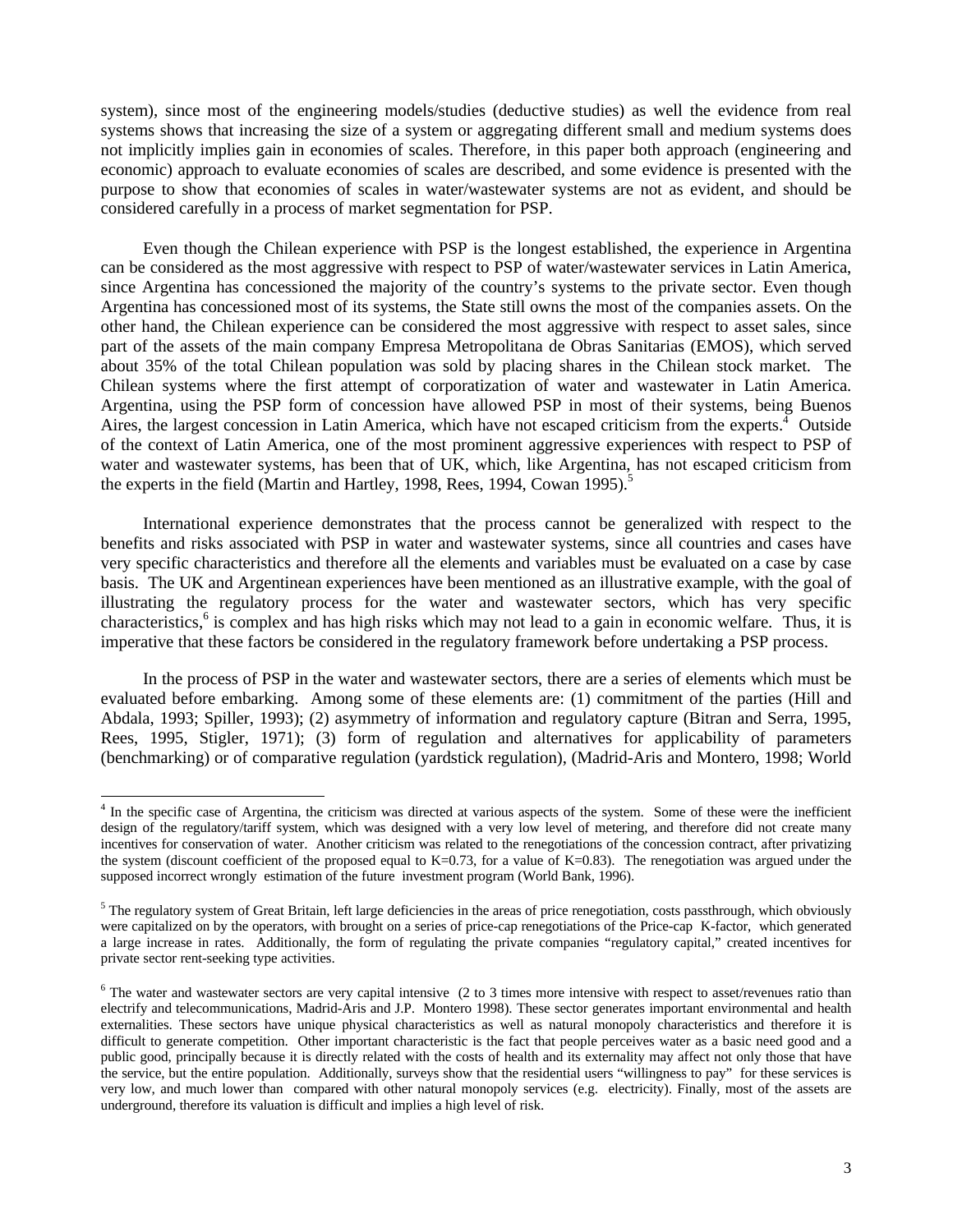Bank, 1996; Bitran and Serra, 1995; Cowan, 1995); (4) problems with vertical integration and contracts (Helm and Jenkinson, 1997); (5) asymmetry of information and its implications for investment; (6) independence and discretionality of the regulatory entity (Helm, 1994); (7) physical characteristics of the water and wastewater systems and the level of investment required; (8) demand structure (rural versus urban, industrial versus residential, etc.) and the externality which this demand generates; (9) indirect costs due to inadequate provision of services (especially in terms of health); (10) the type and quality of regulatory framework and the form of tariff regulation (tariff structure, cost allocation, etc.); (11) the alternatives for possible forms of PSP and the implicit risks in their implementation; (12) the political influence the large private operators may have on the government institutions; and (13) others. Each one of the preceding topics are of extreme complexity and require an in-depth empirical, as well as theoretical analysis, prior to initiation of the PSP process, or the start of a PSP modification as described in *Nueva Legislación Sanitaria de Chile,*<sup>7</sup> *(New Sanitation Legislation of Chile),* where the sale of mixed-ownership companies (Corfo companies) is considered.

Obviously the present study does not attempt to completely cover the complex topics previously mentioned, but it has been designed in a very simple and illustrative fashion to review theory, using a wide variety of empirical evidence. This work, in the first part, analyzes the sanitary systems of Chile in the context of Latin America. In the second part, the distinct forms of PSP in the sanitary systems are described. Later, the Chilean and international empirical evidence will be reviewed with respect to efficiency and ownership (private versus public). Finally, this paper analyzes the themes related with technology, cost structure and economies of scale in the water and wastewater sectors. The purpose of covering such a wide spectrum of themes is to introduce the reader to economic theory of natural monopolies, and at the same time, generate general implications for Chile and be able to suggest future areas of investigation.

The empirical evidence from the U.S. and Chile presented in this paper present a series of important questions on efficiency of public versus private companies. On the other hand, on a more theoretical level, it is important to explore new forms of PSP, and their applicability to developing countries. Finally, the cost structures and economies of scale generate important implications for Chile and defines possible areas of investigation in this field.

The remainder of this paper will be presented in the following order: section 2 addresses the Chilean situation and demand for investment in sanitary systems is described within a Latin American context. Section 3 presents the various forms of PSP in the water and wastewater sectors, their applicability and feasibility to generate competition. Section 4 presents in a simple and brief format, a review of studies on ownership of property (private versus public), efficiencies of U.S. companies and an analysis of Chilean companies. Section 5 introduces the reader to themes normally forgotten in economic theory of regulation of water and wastewater companies--technology, cost structure, and economies of scale. The final section includes a summary and conclusions.

# **2. CHILEAN WATER/WASTEWATER COMPANIES IN A LATIN AMERICAN CONTEXT**

Before embarking on more theoretical issues, it is important to analyze the general characteristics of the Chilean systems within the context of Latin America. It is important to analyze the sanitation systems within their regional context from the point of view of capital acquisition since the majority of other Latin American countries also need large amounts of capital to develop the water and wastewater sectors.

<sup>7</sup> In February of 1998, Chile officials proposed the *New Sanitation Legislation* which was approved in April of 1998. Some of the objectives of this new law are: (1) free-up resources of public investment in order to redirect them to other social priorities; (2) introduce new forms of competition which will drive tariffs to new efficient levels; (3) assure a minimum level of deconcentration which permits the maintenance of an adequate level of indirect competition or substitution; (4) limit fixed charges to those which are independent of the level of production.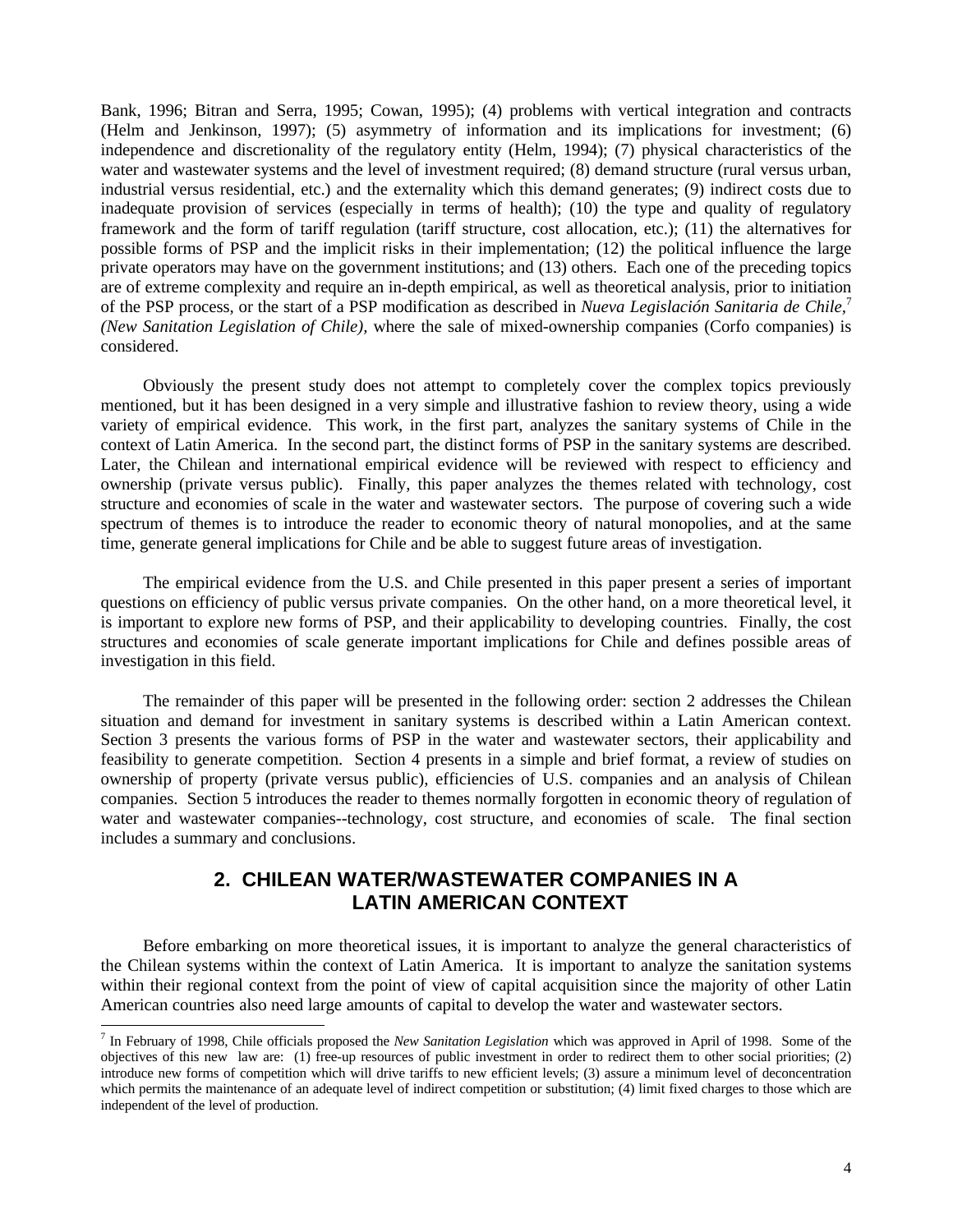### **2.1 Brief Review of the Sanitation Systems of Some Latin American Companies**

Table 1 summarizes the principal indicators related to water/wastewater systems from various Latin American countries.

| <b>Country</b> | Urban<br><b>Population</b> | Water<br>Coverage<br>(1994) | <b>Sewer</b><br>Coverage<br>1994 | <b>Treatment</b><br>of Sewer<br><b>Waters</b> | Type of<br><b>Service</b> | <b>Regulatory System</b> |
|----------------|----------------------------|-----------------------------|----------------------------------|-----------------------------------------------|---------------------------|--------------------------|
| Argentina      | 87%                        | 72%                         | 36%                              | Less $5%$                                     | Municipal                 | Decentralized            |
| <b>Brazil</b>  | 71%                        | 88%                         | 39%                              | Less $2%$                                     | Municipal                 | State: non-uniform       |
| <b>Chile</b>   | 84%                        | 99%                         | 88%                              | Less $5%$                                     | <b>Regional</b>           | National-centralized     |
| Colombia       | 72%                        | 75%                         | 60%                              | Less $1\%$                                    | Municipal                 | National-centralized     |
| Mexico         | 74%                        | 67%                         | 63%                              | Less $10%$                                    | Municipal                 | Confused                 |
| Panama         | 77%                        | 68%                         | 41%                              | Less $3%$                                     | Regional                  | National-centralized     |
| Peru           | 71%                        | 71%                         | 61%                              | Less $5%$                                     | Municipal                 | National-centralized     |
| Puerto Rico    | 73%                        | 98%                         | 50%                              | 99%                                           | National                  | National-contractual     |
| Venezuela      | 92%                        | 76%                         | 65%                              | Less $5%$                                     | Municipal                 | To be defined            |

**TABLE 1: General Characteristics of Urban Water/Wastewater Sectors of Latin America**

**Sources:** World Bank (1997), World Development (1994), WHO (1997), Madrid-Aris, Hewitt and Nussbaum (1998).

It can be deduced from the preceding table that Chile possesses the highest coverage for potable water and sewerage in Latin America, reaching 99% for potable water and 88% for sewage systems. On the other hand, Chile has a large deficiency in the treatment of sewage waters, just as the remainder of Latin America. In the majority of Latin American countries, the provision of these services is carried out by the municipalities, with the exception of Chile and Panama, where it is on a regional level. The tendency of the regulatory systems is, in general, to be centralized. Argentina is the only country which has a decentralized system.

The high percentage of coverage in Chile in the potable water sector and the collection of sewer waters demonstrates that the necessity of future investment should be directed principally toward the wastewater treatment sector. The investment necessity in the wastewater treatment sector for the period 1998-2002, reaches US\$693 million (Madrid-Aris and Montero, 1998). From a regulatory point of view, it is important to note that the wastewater treatment sector is much more capital intensive than the potable water sector and wastewater collection sector. It is important to analyze the sector intensity of capital in order to select the appropriate PSP and regulatory systems.<sup>8</sup>

<sup>8</sup> Normally in the U.S., for activities or sectors which are intensive in capital, rate of return or incentives regulation systems are preferred in order to create incentives for the private sector investment. Incentive regulation is an alternative to standard rate of return which is now prevalent in many industries in the US. (e.g. profit-sharing is a particularly popular). The continuum bracketed by price caps and rate of return regulation is generally termed as "incentive regulation." Note that the possible efficiency gains in highly capital intensive sectors are limited since operational costs represent a low portion of the total costs. Even further, in the case of Chile, for new projects, the alternative of efficiency gains does not exist as it does with older systems. When there are inefficiencies, some people recommend allowing PSP through the implementation of a incentive regulation or price-cap type of regulation. It is important to note that the application of "pure price-cap" regulation to water and wastewater systems in developing countries has not been studied from a theoretical or practical perspective. Pure price-cap regulation for developing countries could presents a series of inconveniences due to uncertainty of key factors, as result of lack of accurate information and lack of metering in the systems. Thus, in reality a pure price-cap implementation may not generate gains in efficiency in LDCs and instead may generate rents or excessive net returns or losses as a result of asymmetry of information and the level of uncertainty in the fundamental variables which regulate prices (consumption, investment and others).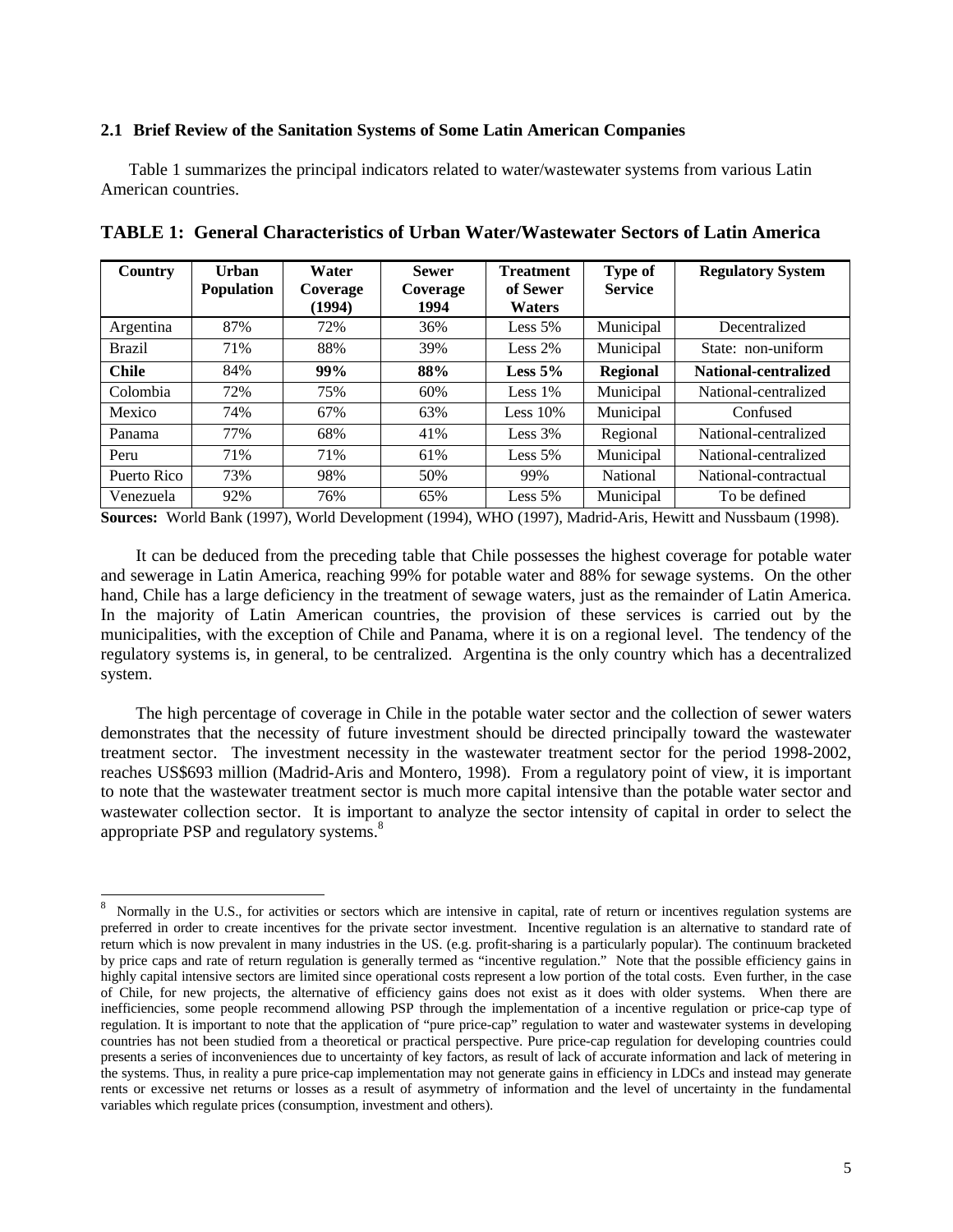*In sum, it can be concluded that Chile requires large investments mainly for the wastewater treatment sector, which is capital intensive. This suggests that regulatory authorities in Chile should investigate the alternatives of the different forms of PSP so that they are adequate for the type of investment which the country needs (wastewater treatment), and the efficient way to regulate this specific sector (wastewater treatment). Also, a special emphasis should be placed on the possible types of competition to implement for this type of investment, especially for competition for product and competition for service.<sup>9</sup>*

### **2.2 Characteristics of Some of the Water/Wastewater Systems of Latin America**

Table 2 contains some of the principal indicators for the water and wastewater sectors from five Latin American cities, which have permitted to some degree, or are going to permit, PSP (the case of Panama), or are going to further investigate privatization (as in the case of Chile). The evidence from the natural monopolies in the electricity and telecommunications sectors, validates the assumption of the experts that the water and wastewater sectors are the last natural monopoly to be privatized in the majority of cases and that total privatization of it represents great challenges. In the five countries mentioned, a strong privatization process was implemented which included the sale of telecommunications and electricity (Mexico is the only exception in this sector) before permitting the privatization of the water sector. The only country which has permitted PSP in the ownership of sanitary services has been Chile.

| <b>PARAMETER</b>              | Panama-<br><b>Metro</b><br>1998 | <b>Buenos</b><br><b>Aires</b><br>1993 | <b>Mexico</b><br><b>City</b><br>1993 | Lima<br>(Peru)<br>1991 | <b>Santiago</b><br>(Chile)<br>1993 |
|-------------------------------|---------------------------------|---------------------------------------|--------------------------------------|------------------------|------------------------------------|
| Population served (millions)  | 1.3                             | 10                                    | 8.5                                  | 6.5                    | 4.7                                |
| Population with potable water | 82%                             | 70%                                   | 97%                                  | 75%                    | 99%                                |
| connection or coverage        |                                 |                                       |                                      |                        |                                    |
| Population with sewer service | 52%                             | 58%                                   | 63%                                  | 61%                    | 91%                                |
| Workers per 1,000 connections | 8.6                             | 3.4                                   | 14.4                                 | 4.7                    | 2.2                                |
| Metered connections           | 45%                             | 20%                                   | <b>NA</b>                            | 8%                     | 99%                                |
| Losses of water               | 49%                             | 45%                                   | 33-47%                               | 41%                    | 34%                                |
| Consumption of water          | 473                             | 550                                   | 352                                  | 236                    | 260                                |
| (lts/person/day)              |                                 |                                       |                                      |                        |                                    |
| Ownership                     | Public                          | Public                                | Public                               | Public                 | <b>Public-Private</b>              |
| Form of PSP                   | To be                           | Concession                            | Service                              | Public                 | Public reform                      |
|                               | concessioned                    |                                       | contracts                            | reform $&$             | & service                          |
|                               |                                 |                                       |                                      | service                | contracts                          |
|                               |                                 |                                       |                                      | contracts              |                                    |

|  |  | <b>TABLE 2: Principal Sanitation Indicators from Latin American Cities</b> |  |  |  |  |  |
|--|--|----------------------------------------------------------------------------|--|--|--|--|--|
|--|--|----------------------------------------------------------------------------|--|--|--|--|--|

**Sources:** CEPAL (1997), Madrid-Aris, Hewitt, and Nussbaum (1998), Rivera (1996), Shirley (1998), *World Development Report* (1994).

In coverage and metering of potable water, Chile situation is only comparable with developed countries. On the other hand, the levels of metering or measurement in Chile theoretically reach 100%, while in many developed countries the levels are much less (for example, in England the levels of metering are less than 10%). Nevertheless, investment is required to expand the systems of sewage collection and expand actual

<sup>&</sup>lt;sup>9</sup> In the case of Chile, investments would be in treatment plants such as the Southern Plant of Santiago and others, where special emphasis should be placed on the type of competition feasible to achieve for efficient gains. For examples in this type of investment, if competition for the product is selected, the gains in efficiency may be generated in various forms, for example, through solicitation of turnkey type operations or EPC (engineering, procurement and construction) or through BOT and BOOT (build, operate, own, transfer) projects and their variations.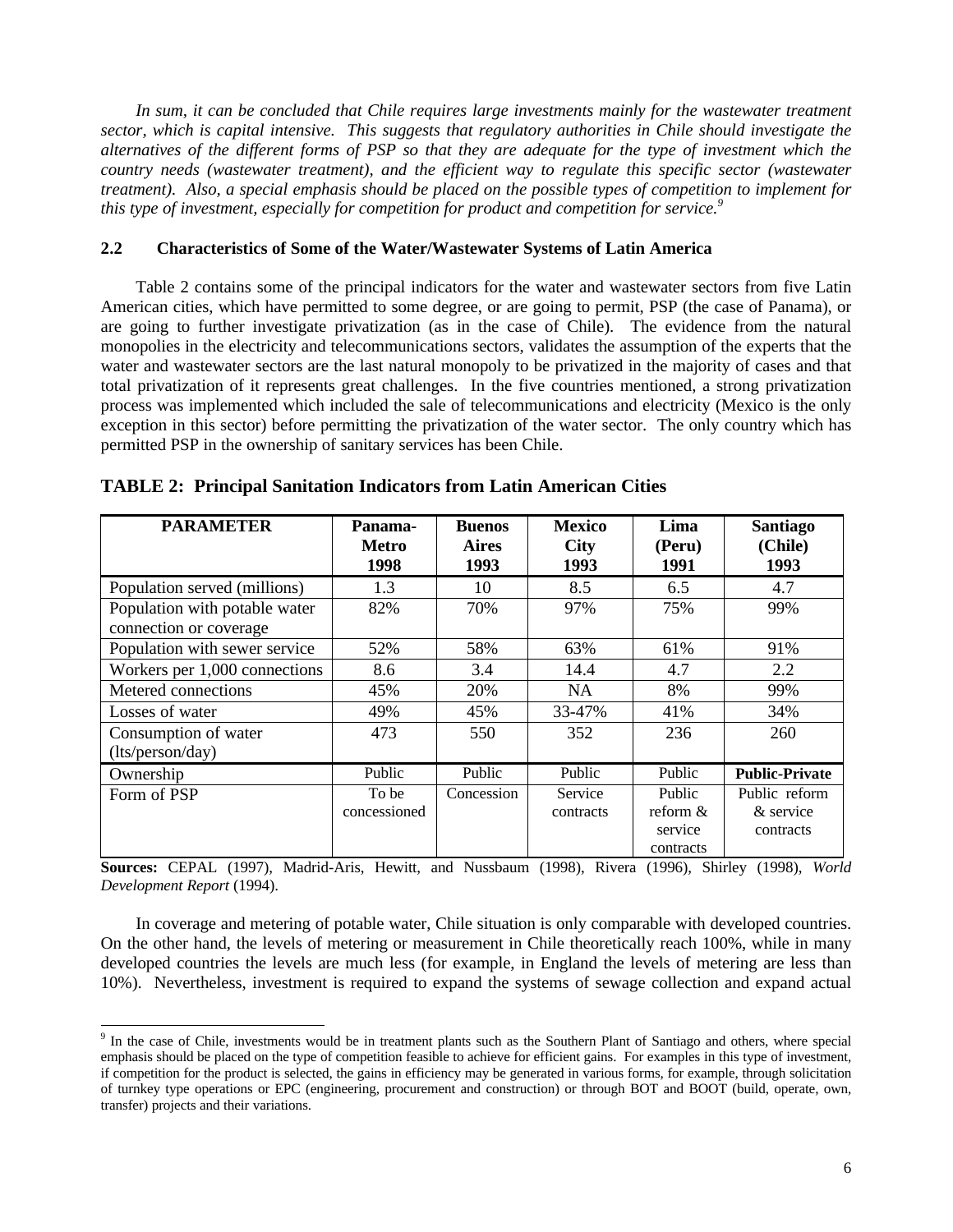coverage (88%). On the other hand, the situation of the wastewater treatment system is not very flattering: less than 5% of the effluent is treated.

The levels of per-capita consumption of water, in general, are correlated with the incentives that the tariff structure generates for the conservation of water, with levels of metering, with the public education policies for conservation and with climatic factors. The high consumption rates of Buenos Aires has its roots in the low levels of metering and in the tariff structure, which does not possess penalties for overconsumption. The high levels of consumption in Panama are principally due to the tariff structure, which defines a very high fixed block of basic consumption, equivalent to 8000 gallons per connection per month and does not generate a marginal cost signal which would create incentives for conservation of water and reduction of domestic losses (Madrid-Aris, Hewitt, and Nussbaum, 1998).

With respect to the number of employees per 1,000 connections, it is important to note that the large difference between the five systems is due to the fact that some systems (as in the case of Chile) have extensive PSP by using service contracts (development of new projects, maintenance, metering, billing, collection, etc. are carried out by privates companies). But, from Table 2 it is clear that it can be concluded that the Chilean sanitary systems do not suffer the same overpopulation of personnel which many sanitary systems in developing countries typically have and, therefore, operate efficiently with respect to personnel<sup>10</sup>.

It is important to note that three of the five cities are facing serious environmental problems which impact the costs of production of water. For example, in Lima, two thirds of their water depends on river water, which is highly contaminated. The other third is provided by deep wells, which have problems with salt intrusion. In Mexico City, two thirds of the water is taken from deep wells where the static levels of the aquifer are dropping. The other third comes from rivers, a large distance from the city, with a quality of water that is deteriorating due to sewage water discharges. Only in Santiago and Buenos Aires do they still posses clean sources of water. From the preceding, it can be concluded that the marginal costs of new sources of water, will be much greater in the other cities in Latin America in comparison to Santiago.

#### **2.3 Average Tariffs of the Principal Cities of Latin America**

It is important to note, through the comparison of average prices, that the level of efficiency of a company, cannot be determined due to conceptual and empirical problems. For example, the costs of the sanitation companies depend largely on the hydrological characteristics of the systems, topographic and demographic characteristics, the size of the company, direct or crossed subsidies which may exist, future plans of investment and its inclusion as part of the tariff, and many other factors. Table 3 shows the average tariffs for water and sewer services for Panama, Buenos Aires, Lima, and Santiago. The values of Mexico only include the tariffs for potable water.

| TABLE 3: Average Tariffs in Latin America for Water and Sewer Service (per m3)* |  |  |  |  |  |  |
|---------------------------------------------------------------------------------|--|--|--|--|--|--|
|                                                                                 |  |  |  |  |  |  |

| <b>AVERAGE TARIFF</b>      | Panama<br>Metro $(1)$ | <b>Buenos</b><br>Aires (1) | Lima (1)   | <b>Mexico</b><br>City | Santiago $(1)$ |
|----------------------------|-----------------------|----------------------------|------------|-----------------------|----------------|
| Average Tariff per m3 (yr) | 0.32(1998)            | 0.66(1994)                 | 0.29(1994) | 0.30(1993)            | 0.39(1994)     |

**Source:** Madrid-Aris, Hewitt and Nussbaum, 1998.

**Notes:** (1) Includes charges for sewer service

-

\*Total income calculated as net value (without taxes) divided by volume of water billed.

\*\*Corrected value. Corresponds to the value necessary to cover costs.

<sup>&</sup>lt;sup>10</sup> In general, considering that a company assigns service contracts for construction works and maintenance, the average values of a company moderately efficient vary between 3 and 5 employees per 1,000 connections. Given this fact, it could be assumed that Chilean companies have arrived at a high level of efficiency judging from the number of personnel per 1000 connections.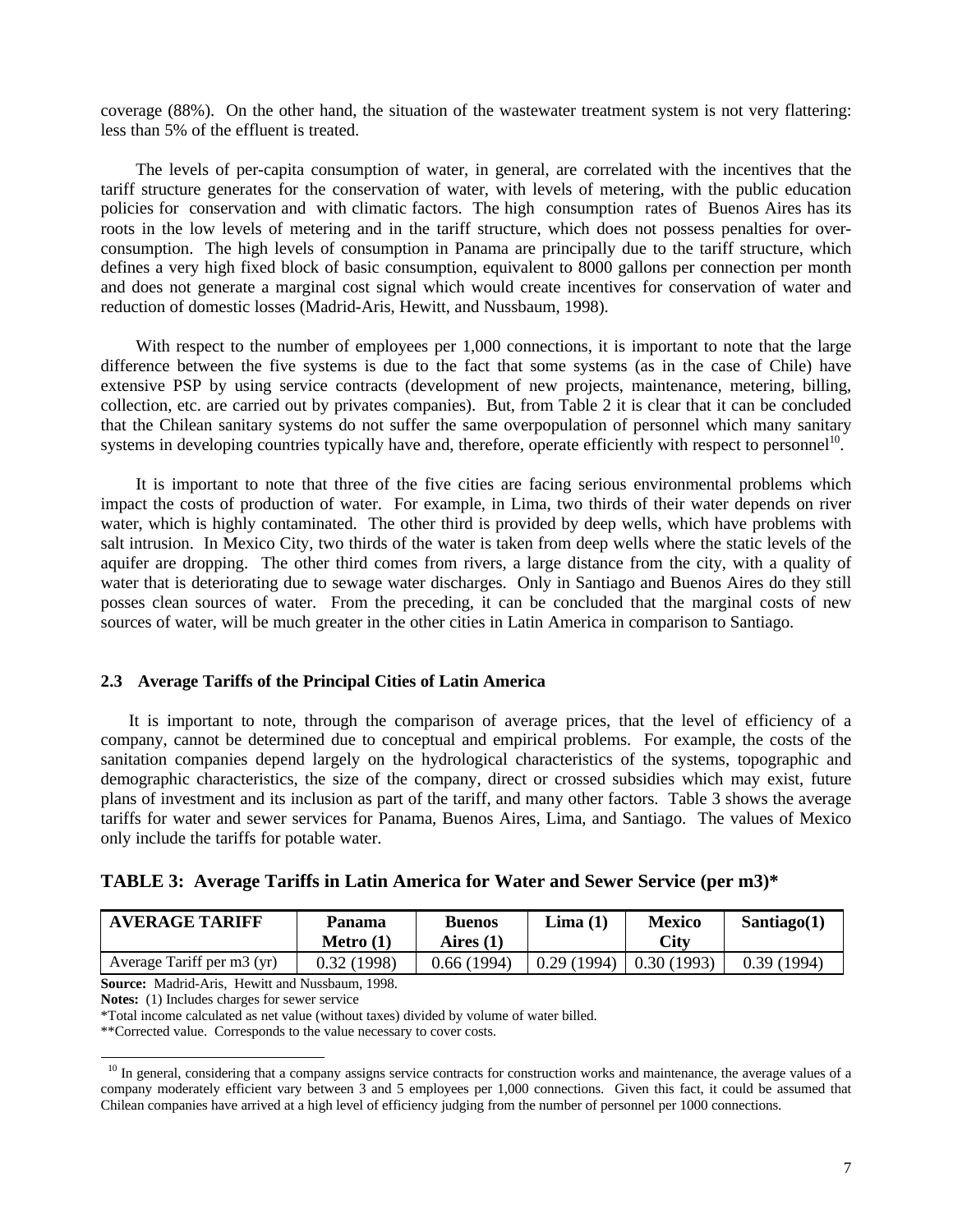From the average prices of Table 3, it can be concluded that on the average, the tariffs of Panama, Lima, and Santiago, for potable water and sewer services are very similar.

## **3 FORMS OF PSP AND COMPETITION**

#### **3.3 Brief Review of the Theories Related to Natural Monopolies**

-

Water and wastewater systems, by nature are a natural monopoly and are characterized by various elements, among which the most significant are the following: (1) the high useful life of their investments, (2) the immobility and non-alternative use of the majority of the investment (sunk investment), (3) high level of fixed costs,  $(4)$  decreasing average costs in the long run.<sup>11</sup>

It is also important to mention that by nature water and wastewater systems are more monopolistic than telecommunications and electricity systems. For example, in telecommunications, cellular systems compete with fixed line systems. In electricity, competition can also be achieved with sources which may be hydroelectric, thermoelectric, carbon, gas or another combustible (cogeneration plants). Even more, in electricity you can even introduce some level of competition in the generation sector and, at times, in transmission. On the other hand, competition for water are very limited. Multiple lines of transmission through a city would not make sense and the required investment would not be economically feasible, therefore competition in the distribution is not feasible. Limited competition can be achieved in the production of water, but it is limited by the physical and hydrological conditions. In addition, water does not have a substitute. In sum, there is not doubt that water and water systems are natural monopolies.

There are various theories which discuss government intervention in natural monopolies. The majority of these point out that state ownership reduces asymmetry of information (Shapiro and Willig, 1990) and that the state follows social goals, therefore government places more emphasis in general welfare issues, rather than profits, which is the man goal of the private sector. By comparison, private enterprises may not achieve the social benefits which politicians would like to achieve (Sappington and Stiglitz, 1987, Shapiro and Willig, 1990). Others argue that the benevolence of the state is only a myth, which is reduced to pure theory. On the other hand, it is argued that governments and special interest groups (Olson, 1965) may be concerned with their own agendas without considering social benefits. The "Public Choice" theory argues that public administrators and politicians would use control of the state-run companies to satisfy their own interests or agendas, without importance to the efficiency of the companies or social benefits, which would become a second objective.

It is important to note that once PSP has been permitted or a natural monopoly has been completely privatized, even though there is competition,<sup>12</sup> a financing system and an efficient regulatory framework (difficult to implement in reality), the situation does not improve much. Special interest groups will continue to exist, which implies that once a monopoly has privatized, it may pursue rent-seeking activities, through a collusion between the operator and special interest groups, through a fusion of companies to eliminate competition and eliminate alternatives of compared regulation, or through special interest groups which may reformulate the regulatory framework and again bring about non-benevolent activities.<sup>13</sup> On the other hand,

 $11$  This mainly occurs in developed systems (high level of coverage). For example, in systems like the ones in Latin America, where large capital investments are required to achieve coverage, in general, the average costs in the medium-term and at times the long-term, are increasing, given the large amounts of required capital investment.

 $12$  A privatization of a water and/or wastewater system does not ensure competition or efficiency gains. This is true under a public or private regime, and is a function of selecting the adequate form of PSP and having an adequate regulatory framework.

<sup>&</sup>lt;sup>13</sup> For information related to theory on the problems of natural monopoly regulation, see Buchanan (1980), Goldberg (1976), Lafont and Tirole (1993), Schmidt (1996), Shapiro and Willig (1990), Williamson (1976), Kahn (1988).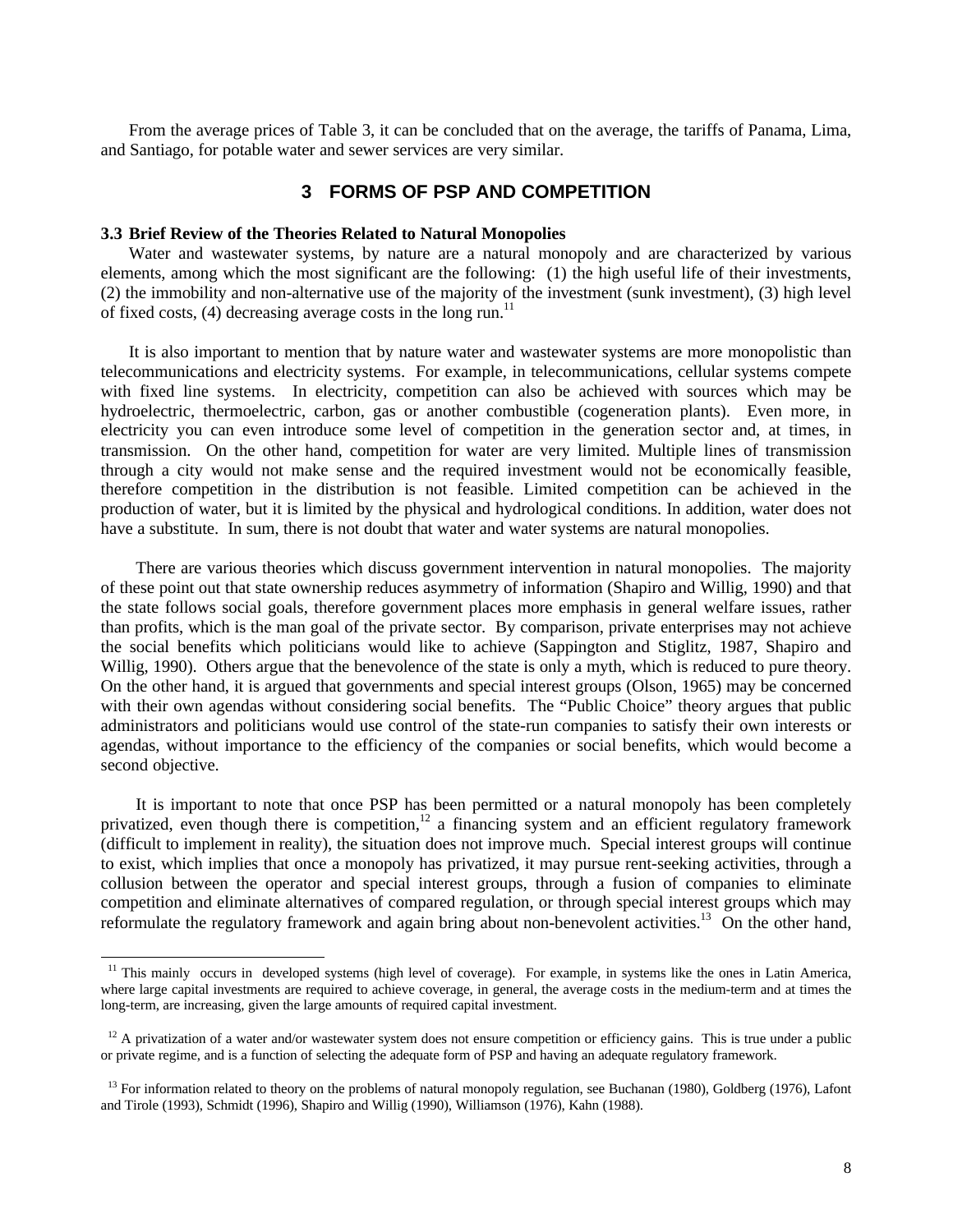competitive proposals on pricing or bidding, even if for service contracts, administrative contracts, assigning of concessions or other types of PSP, in general, do no totally resolve some of the important LDCs problems, such as quality of service (Williamson, 1976) and coverage. Also worth mentioning is that today some PSP models are promoted where they compete for quality of service, which complicates the activities of the regulator even further, allows rent-seeking more easily, and increases the weight of regulation.<sup>14</sup>

#### **3.4 Forms of PSP in Water and Wastewater Services**

-

Table 4 shows the most common forms of PSP in the water and wastewater sectors. Normally, people tend to relate asset ownership and investment with corresponding levels of risk. It is worth mentioning that the risk involved in the process of privatization is not only dependent on the form of PSP (asset ownership, investment and operation), but also on the regulatory and tariff framework. For example, if a concession is awarded with a conceptual regulatory-tariff framework which permits the alternative of extraordinary revision of prices (tariffs) before the regulatory lag (revision period),<sup>15</sup> therefore, in this case the risk is not only assumed by the concessionaire or private party in totality, part of the risk may be passed to the public sector, or in other words to the consumers.<sup>16</sup> On the other hand, normally a tariff regimen possesses an indexation system or automatic readjustment of tariffs, which generally has a unitary or polynomial form.<sup>17</sup> Normally if a polynomial index is used, it must contain the endogenous variables related with the cost of production. In the case, of the existence of exogenous variables as part of the index, may transfer part of the risk to the consumer, and therefore the risk is shared and in many cases, the implicit risk of the investment is reduced.<sup>18</sup> On other occasions, the private entity solicits a state guarantee for the investments, and, therefore, part of the risk is passed to the public sector. The preceding was detailed in order to illustrate that with respect to the issue of risk in PSP, the regulatory problem is very complex and does not simply reduce to the analysis presented in Table 4, which many people assume.

Service contracts are the simplest form of PSP, through which, improvements may be seen in the costs of operation. In general, these services are assigned to activities, which are not capital intensive. This form of PSP, in general, does not create significant costs of regulation and the regulatory entity does not run the risk of falling into regulatory capture, such as with a concession contract. The system of service contracts, in general, is very common when the public sector wishes to maintain ownership of the assets, but would like to increase the efficiency of the system. With this form of PSP, the public sector continues to assume the commercial risk and must finance capital investment works. The typical forms of service contracts are: maintenance, emergency repairs, meter reading, billing and collections, equipment rental, and design and construction of new projects. PSP, through service contracts, is used extensively in Chile in all the various

<sup>&</sup>lt;sup>14</sup> In these models, the price is a restricted variable and competition is for levels of quality which are trying to be achieved. From a theoretical perspective, the application of these types of models to developing countries has not been analyzed in depth. It is important to note that these models are difficult to implement since the variables to measure regarding quality of service, in some cases, are subjective and the control and monitoring of these variables is very costly.

<sup>&</sup>lt;sup>15</sup> In general, tariff revision is performed every five years. In some cases where the systems present large uncertainties, a shorter time frame is selected (such as 3 to 4 years).

<sup>&</sup>lt;sup>16</sup> In general, one of the variables which the private sector places special emphasis on prior to investing in this type of business is the tariff structure and what is referred to as "regulatory lag", or time between revisions of tariffs.

 $17$  The automatic indexation of tariffs is used to permit a progressive adjustment which reflects variations in the costs which affect the provision of services. To protect the provision of services from the risks of production cost increases, in general, unitary indexation formulas (consumer price index, wholesale price index, price index of imported products, etc.) or polynomials (which should reflect the service cost structure) should be used.

<sup>&</sup>lt;sup>18</sup> In some cases, the improper use of these indices reaches extreme levels which risk the private investment through debt, which to a large part is assumed by the public sector. In other cases, in addition to transferring the risks to the public sector, large rents are generated as a result of the change in certain variables (for examples taxes), and therefore, the private sector has incentives to propose to the local authorities that they raise taxes since in this way rents are generated and larger net return is obtained.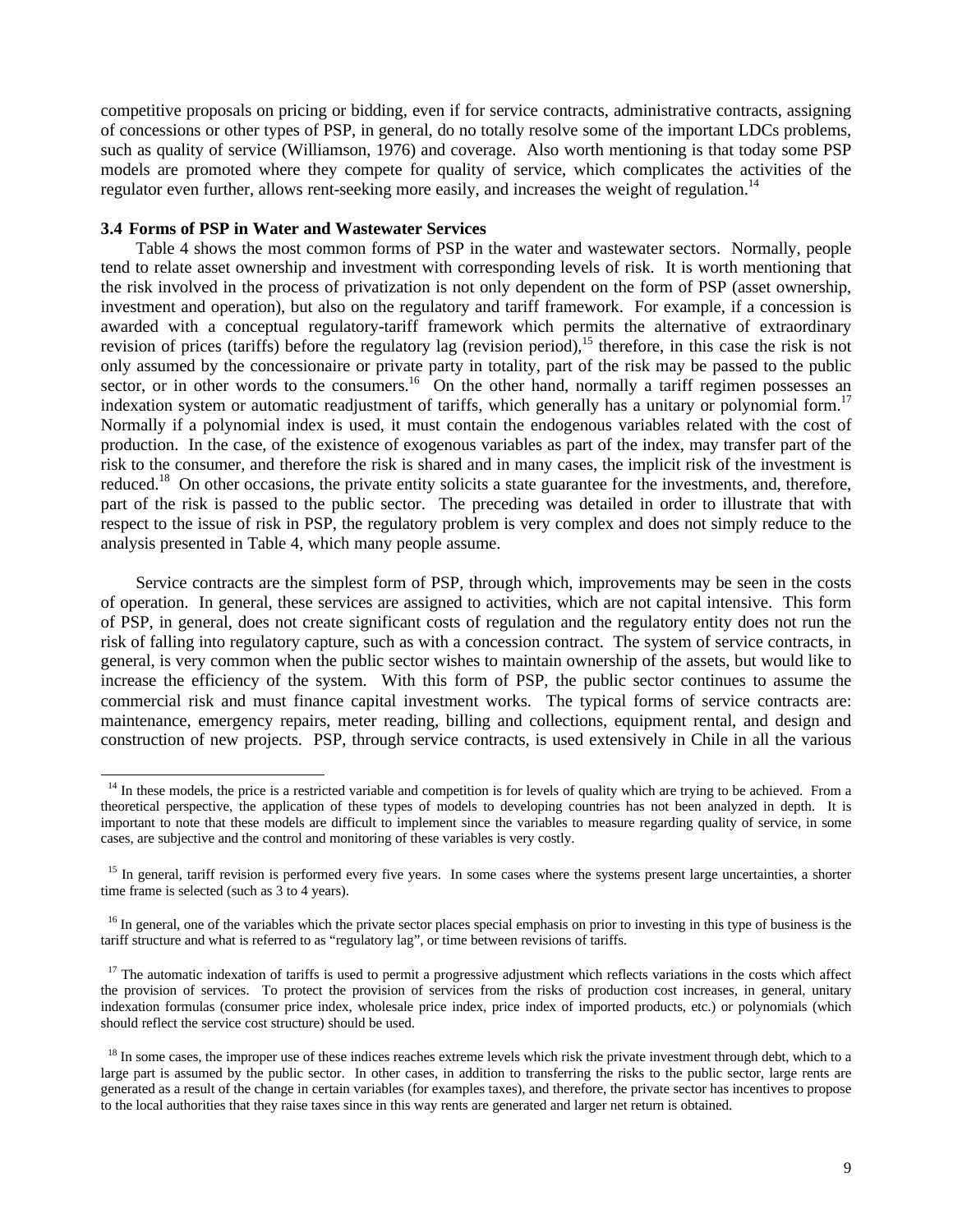forms and so their application is not new. Therefore, it can be assumed that possible improvements through generation of competition for these types of contracts would have already been achieved (see Section 4.3.2) and the expected additional gain would be very limited.

| <b>Alternatives for PSP</b>                                                   | Asset<br>Ownership                    | <b>Investment</b>      | <b>Operation</b> /<br><b>Management</b>        |  |
|-------------------------------------------------------------------------------|---------------------------------------|------------------------|------------------------------------------------|--|
| Forms of PSP using contracts                                                  |                                       |                        |                                                |  |
| <b>Service Contracts</b>                                                      | Public                                | Public                 | Public and/or Private                          |  |
| <b>Administration/Management Contracts</b>                                    | Public                                | Public                 | Private                                        |  |
| Lease                                                                         | Public                                | Public                 | Private                                        |  |
| Concession                                                                    | Public/Private                        | Private                | Private                                        |  |
| Forms of contracts and ownership                                              |                                       |                        |                                                |  |
| BOT (BOOT)<br>(Build, Operate, Own, Transfer)<br>BOO (Build, Operate and Own) | Private and later<br>Public (Private) | Private                | Private                                        |  |
| Inverse BOOT                                                                  | Public and later<br>Private           | Public                 | Private                                        |  |
| Forms of PSP through ownership                                                |                                       |                        |                                                |  |
| Mixed ownership or mixed companies                                            | Public and Private                    | Public and Private     | Public and Private                             |  |
| Total sale or private company                                                 | Private                               | Private                | Private                                        |  |
| Forms of PSP through ownership and contracts                                  |                                       |                        |                                                |  |
| Mixed property, with separate private<br>operation.                           | Public and Private                    | Public and/or Private  | Private                                        |  |
| Private System with separate<br>private<br>operation.                         | Private 1                             | Private 1 or Private 2 | Private $3$ – distinct from<br>Private 1 and 2 |  |

**TABLE 4: Most Common Options for PSP in the Water and Wastewater Sectors**

Administrative contracts are those in which the public sector receives support for the improvement of the company's administration. This is realized through contracting special consultants in this area, or simply transferring the administration of a public entity to a private entity. In the majority of the cases, the private company generates their income based on predetermined goals, such as reduction of administrative or operational costs, reduction in non-accounted for water, increases in collections, and others. These types of contracts provide great incentives for improvements in the efficiency of systems. These types of contracts, potentially, would be a good option to increase productivity in systems within developing countries, especially Latin America, but are very seldom used. This could be attributed to a variety of factors: (1) the method is not very well known in the region, and subsequently, public administrators do not wish to experiment with new things, and in many cases they select other options, which may be inferior based on their incentives for achieving efficiency; (2) the applicable labor unions in general oppose these types of arrangements since improvements in efficiency may represent cuts in personnel; (3) there is a scarcity of companies which provide these types of services due to such little demand, and consequently there is not much in the offerings of support.<sup>19</sup>

Lease contracts involve the private company leasing the public utilities installation for a period of time, which usually varies from 5 to 30 years. The private company is responsible for the operation, maintenance and administration of the system, and in some cases even for investment. In the majority of cases the public sector continues to be responsible for providing investment capital for new projects and tariff policy. With this option, the risk of investment is assumed by the public sector and the risk of the commercial aspect is

<sup>&</sup>lt;sup>19</sup> The lack of local companies which provide this service, may implicate the creation of a market of international companies with experience in the matter.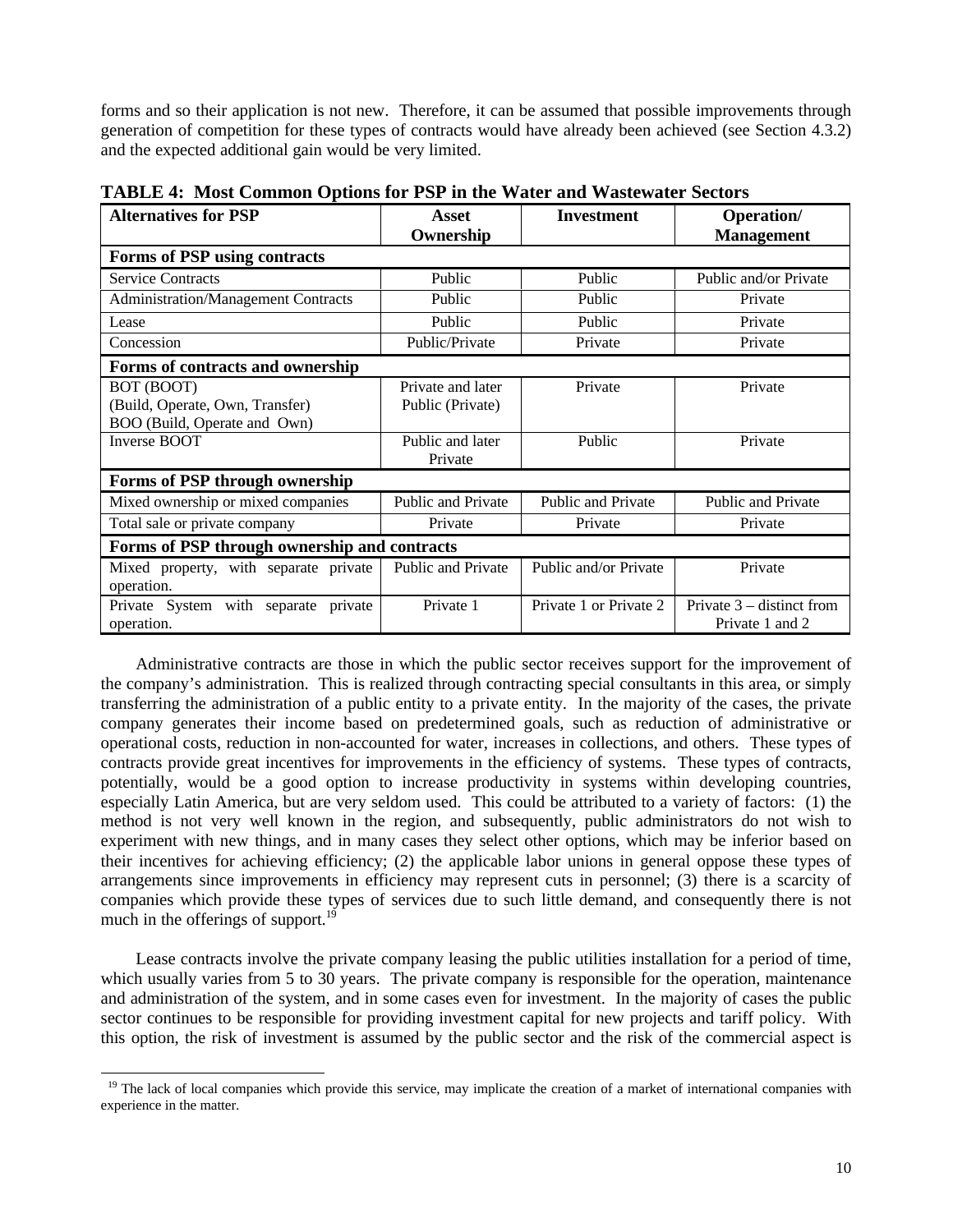assumed by the private entity. With this type of contract, it is common to have tariff and cost re-negotiation periods using price-indexed formulas. In this way, savings realized by the lessor may be passed on to the consumer.

Under the form of concession, the private company has all the responsibilities of service, operation, maintenance, administration and even investment for expansion of services. In general, the concession option applies in cases where the systems require large investments, which the public entity is not capable of achieving, and does not wish to invest resources in the sector. Concessions are usually for a time period of 20 to 30 years.

Service contracts of the form BOT (BOOT) (build, operate, own, transfer), inverse BOOT and all the associated variants are in general applied to specific projects and are used widely in the design and construction of drinking water treatment plants and sewage treatment plants.

Mixed ownership results when the ownership of the company's assets (or in some cases in charge of operations) is a combination between the private and public sector. The Chilean case (e.g. EMOS, ESVAL companies) would correspond to mixed ownership of assets. Also, it is feasible to have mixed ownership, but with a private operation through administrative/management contracts, a lease or a concession.

Table 1 includes two forms of PSP, which may be feasible to implement in Chile. They correspond to systems of ownership and service contracts at the same time, but the operation is separated from the ownership. These are referred to as "mixed ownership with separate private operation" and "private system with separate private Operation." I have proposed these two forms of PSP, *where ownership and/or investment is separated from operations, mainly* for three economic and regulatory reasons: (1) The form where there exists a separation of ownership and/or investment with respect to operation is a form adopted lately in some developed countries (for example, a concession which separates investment from operation); (2) these forms of PSP potentially may correspond to a feasible option for Chile and Latin America, where information is limited (asymmetric) and the possibility for rent-seeking activities is high;<sup>20</sup> (3) theoretically, this option compared with other forms of PSP where *investment and operation are not separated,* may present various advantages. Some of these advantages would be: (1) this form partially reduces the principal-agent problem;  $\frac{1}{21}$  (2) this form also partially reduces the risks of rent-seeking activities; (3) this form theoretically presents less regulatory risk in developing countries; (4) it has the potential to generate larger economic efficiencies through creation of a system of incentives to reduce operational costs and there are no incentives to alter capital and operational accounts, which exists in a traditional concession type of framework;<sup>22</sup> (5) theoretically with this form it is easier to break down asymmetry of information between the regulator and regulated; and (6) it may generate more competition than other forms of PSP (for example, a normal concession).

 $^{20}$  It should not be assumed that by separating ownership from operations the probability of generating rents cannot be completely eliminated. Today, water and wastewater operators have created their own independent operational subsidiaries and therefore the ownership and operation may fall in the hands of the same group without the regulator realizing.

<sup>&</sup>lt;sup>21</sup> For more detail regarding agency theory, see Ross (1973), and Buchanan et al. (1980). For a practical review, see Bitran and Serra (1996).

 $^{22}$  In theory, a regulatory system of pure price-cap type (also referred to as "incentive price-setting"), when applied to a concession, should improve efficiency. The preceding may not occur in practice in less developed countries where information is of low quality, incomplete, inaccurate and the asymetry of information is high. The application of this regulatory price system may create incentives for private operators to alter their cost accounts and demonstrate a low level of profit in order to solicit a price renegotiation (or to solicit a transfer of costs if the regulatory framework permits it), or to underinvest. Note that the solution to deal with informational problem is a variant of what historically been called "sliding scale." The traditional sliding scale involves a formula by which a firm is allowed to retain a fraction of the excess in its earned rate of return over a prescribed norm.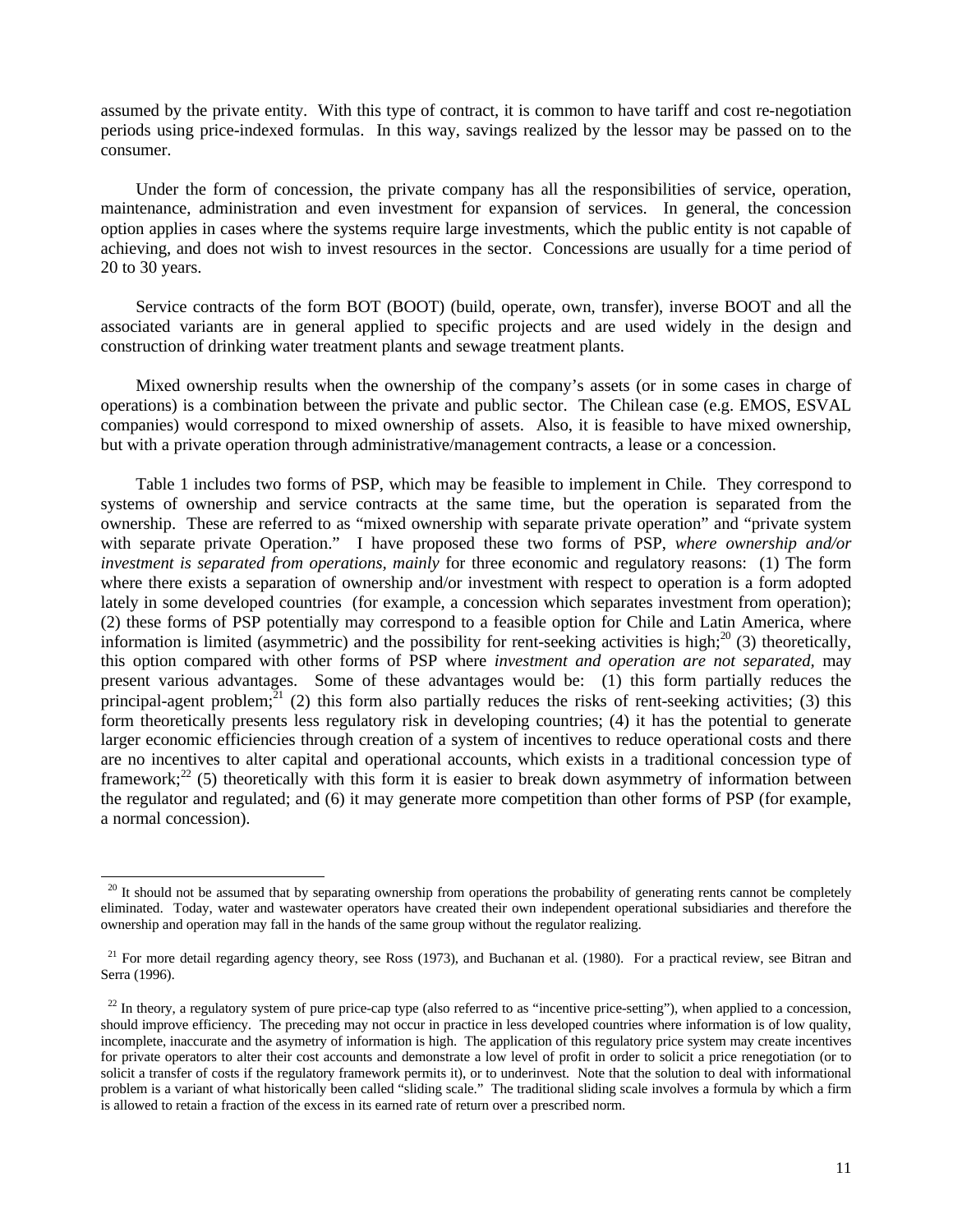In general, this form of PSP is implemented within a rate of return type of regulatory system, $23$ , even though its implementation would appear feasible under the Chilean system of the model (theoretical) company.<sup>24</sup> With this form of PSP, two companies together make up the system so that there is a complete separation of asset ownership and operations. One company is in charge of the assets (in charge of investments), but the regulating entity solicits operations contracts publicly to companies independent of the asset-owning company, under a system of competing bidding. The fundamental objective of this type of PSP is to try to separately maintain the capital accounts and operational costs.<sup>25</sup> For example, if ownership and operations are found in the same company, a reduction in the cost of capital (lower international interest rates) would imply a passing of the savings to the users through a reduction in tariffs, but this could not always occur in the case where operations and capital accounts are together, since there is an incentive for the private sector to transfer the cost of capital savings, as an artificial increase in the account for operational costs, thus, generating rents (utility of the company increases) and subsequently the tariffs are maintained. These various forms of PSP have been presented with the purpose of showing the *very large necessity for further investigation into new forms of PSP in the water and wastewater sectors in the context of developing countries*, where they typically suffer from inefficiencies and restrictions with respect to the quality of the systems, quality of information, uncertainty regarding the status of assets, low level of capital resources and financing for regulation, and inefficient systems for the resolution of conflicts, among others.

*From the preceding, it can be concluded that before opting for a total privatization (sale of assets) of a water utility, the feasibility of implementation and obtaining capital should be evaluated for the various forms of PSP so that they may be viable alternatives with a low level of regulatory risk.<sup>26</sup> For Latin America, there is a large necessity to evaluate, from a theoretical as well as empirical viewpoint, the benefits and risks of the different forms of PSP and contracts presented in this paper, which create a separation between operations and ownership. Their feasibility of implementation should also be evaluated. For the case of Chile, these forms of PSP should be seriously studied within the Chilean context, since the availability of national capital through pension fund companies (Fondos de Pensiones – AFP) and international capital, would appear to be a viable alternative for implementation with low risk and could generate high-social benefits.*

 $^{23}$  Rate of return models are widely used in the U.S.. Recently however, the pure rate of return model has been modified in order to eliminate the incentives to over-invest (Averch-Johnson effect) and not eliminate inefficiencies. The modified rate of return models which are called incentive regulation is a combination of the rate of return system and price-cap. For example, a sliding-scale rate of return correspond to a modified rate of return or a incentive regulation. Theoretically, these new models create incentives to improve efficiency and attract capital. An incentive regulation might create good incentives for the attraction of capital in Chile. Theoretically, price-cap models are applied to create incentives for efficiency improvements, but in many cases, with continuous price renegotiations (such as those in England), the price-cap systems have implicitly transformed into pure rate-of-return systems, which is to say, they are ensuring an implicit rate of return (for more details, see Beesley and Littlechild, 1989; Rees and Vickers, 1995) and efficiency is not seen.

 $24$  The actual regulatory price system in Chile (implemented in 1989) is sufficiently complex and sophisticated, and utilizes a pricecap, which is estimated based on the theoretically efficient model company (efficient firm modeling, by using benchmarking techniques). For more details on the Chilean model company price regulatory system, see Palominos, 1994.

 $25$  In a concession, such as the ones applied in Latin America, in general the concessionaire invests and operates the system and therefore. the capital accounts and operational costs are managed by the same person.

<sup>&</sup>lt;sup>26</sup> Unfortunately, international experience regarding these cases of outright sales of assets is very limited. However, the evidence from Great Britain shows that the net return from companies after a PSP and the affect on tariffs, is not that promising (Martin and Hatley, 1998).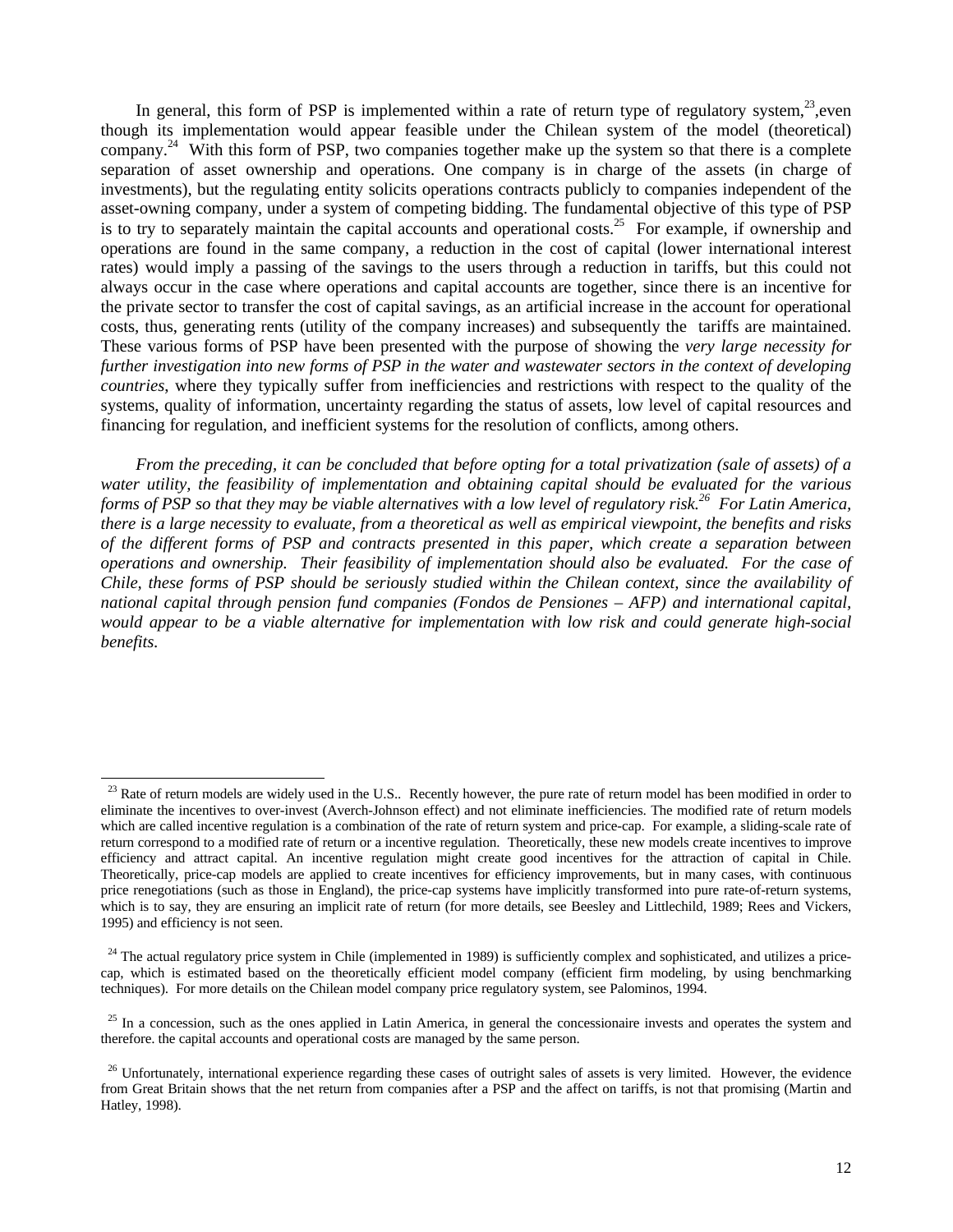### **4.- THEORY AND EVIDENCE REGARDING EFFICIENCY AND OWNERSHIP**

### **4.1 Theories on Property and Ownership**

-

There are various lines of theory regarding ownership of water utility companies. These include literature on property rights, public choice, and regulated monopolies. The literature on property rights is generally associated with the names Alchian, Becker and Demsetz, and suggests that public ownership attenuates property rights and therefore reduces the incentives for a reduction in costs. The theory of public choice, particularly the theory of bureaucracy associated with Buchanan and Niskanen, also suggests that the public sector does not function as efficiently as the private sector. Finally, the theory of regulation asserts that excessive regulation decreases efficiency. However, the idea of regulation of a natural monopoly is the protection of the user against monopolistic rents, which could possibly be generated. Finally, Liebenstein (1966) argues that monopolies generate what is known as X-inefficiency, without importance to ownership.

Given that the majority of the theories assure that the private sector would function more efficiently than the public sector, there is a tendency to generalize and assume that a PSP implicitly brings with it an efficiency gain, and therefore PSP would be convenient for social welfare. Given the preceding, in the US at the end of the 1970s, a profound debate began with the goal of empirically validating the general assumption regarding efficiency and ownership, with the goal of analyzing empirical evidence, primarily from the U.S. The large quantity of econometric studies about property and efficiency were performed for some sectors (e.g. electricity, water and others) in the last few decades. These studies still does not present conclusive evidence with respect to efficiency improvements by the private sector as compared to the public sector in the management of natural monopolies.

The important contribution of all these studies is that they demonstrate that *once an adequate regulatory and institutional framework is in place (as the US and Chilean case), and with the introduction of competition from the private sector, public companies increase their levels of efficiency to the level of the private companies.* This paper will now present a brief review of some of the empirical studies applied to the electricity sector and the water and wastewater sectors, in a way in which the results can be analyzed and will generate some implications for the Chilean case.

### **4.2 Empirical Studies on Efficiency and Ownership in the Electricity Sector at an International Level**

A large portion of the econometric studies on efficiency and ownership have been applied to the electricity sector in the U.S. After decades of various empirical studies which have fueled the debate<sup>27</sup> between efficiency of public versus private companies, there still does not exist clear evidence regarding the superiority of the private sector.

In the review performed by Vickers and Yarrow (1988, pp. 40-43), it was concluded that there is not sufficient evidence to select between a public versus a private company with respect to technical and economic efficiency. The study performed by Peters (1993), reviews the large quantity of literature related to efficiency of public versus private companies in the electricity sector. The study also concludes that the prevailing results of the various studies are ambiguous and do not indicate a preference between the public and private forms. This study concludes that the empirical evidence discredits the attenuation theory.<sup>28</sup>

 $27$  This debate began last century. For an interesting historical review which covers this debate from its beginnings, see Hausman and Neufeld (1994).

 $^{28}$  The fundamental proposition of the theory of attenuation is that the attenuation of property rights in public companies, as a result of the high cost of property transfer, reduces the incentives for efficient behavior on the part of managers, and so the theory assumes that private companies would be relatively more efficient than public.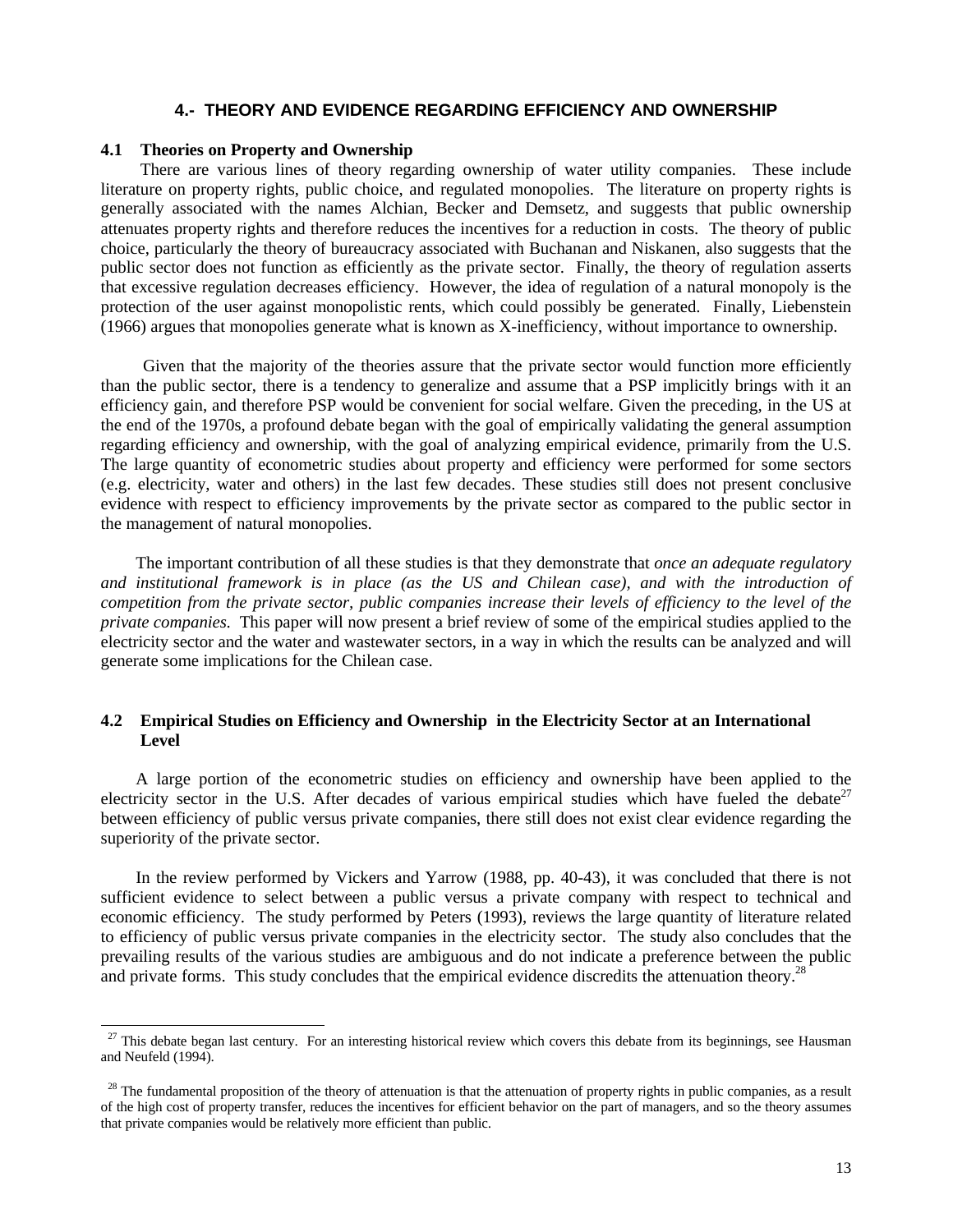Another recent study was conducted by Pollit (1993). This study compares a sample of 95 companies in the electricity sector, operating in nine countries in 1986. The results of the study do not offer conclusive evidence on the superiority of efficiency in the costs of private companies.<sup>29</sup> On the other hand, the evidence of Pollit, also demonstrates that well-run public companies can have efficiencies equal to those of private companies. The results of the study appear to be consistent with the general view in the U.S. that efficiency of monopolistic type companies depend on the degree of competition to which they are subjected and the quality of regulation and institutions. The evidence from Great Britain shows that privatization forced competition in the electricity market and thus increases in productivity and labor were seen. The same is true for the case of Argentina (Perez-Arriaga, 1994). In the case of Great Britain, the companies associated with distribution continue to be natural monopolies and their functioning has not appeared to change much since having privatized. The same appears to be true for the distribution systems in Chile, judging by the cases reported by Galal (1994).

Finally, it is interesting to review one of the more recent studies from the U.S. which analyzes this theme. Koh, Berg and Kenny (1996) performed a detailed and sophisticated study. The study had as an objective to analyze ownership and efficiency, and corresponded to an extension of the work by Atkinson and Halvorsen (1986), where they include the effects of regulation, ownership and market structure. The sample used corresponds to 121 private firms and 61 public firms from the U.S. One of the objectives of this study was to explain the concentration of public ownership in small systems of electricity generation and the concentration of private ownership in the larger systems. In the U.S., of the systems which generate less than 3,000,000 MWhs, 197 companies are public and 50 are private. While in systems larger than this, there are 118 private and only 25 public companies. This study, with its consideration of the market structure, demonstrates econometrically that for smaller systems of electricity generation, public companies are more efficient than private and the opposite also holds true for larger systems. The author argues that public companies are more efficient in the smaller systems for the following reasons: (1) the utility board of public companies can better supervise and control the costs of these systems than in larger systems; (2) smaller systems are able to obtain capital at a lower cost since the municipal bonds of the U.S. are exempt from taxes. Finally, from this study, it can be concluded that the lack of political pressure for a large-scale privatization of the electricity sector in the U.S. is due to the fact that each group (public as well as private) has situated themselves in the sector of the market where they possess the most comparative advantage.

### **4.3 Empirical Studies on Efficiency and Ownership in the Water/Wastewater Sector of the U.S.**

#### *4.3.1 Brief Introduction to the Water/Wastewater Market in the U.S.*

-

In the U.S., PSP in the water and wastewater sectors does not represent a major portion of the total market. It is estimated that the private sector only obtains from 18% to 20% of the total revenue which the potable water sector generates. In the wastewater treatment sector, nearly 95% of the revenues are still in the hands of the public sector *(IBJ*, Volume XI, p. 6, 1998). In the U.S., in the water production and distribution sectors, various forms of PSP may be found, such as concessions, joint ownership, administrative contracts, service contracts, etc. In the wastewater treatment sector, the most common form of PSP is through ownership and systems operations.

Now one might ask, why is PSP in the water/wastewater sector of the U.S. so low compared to the electricity sector, where participation of the private sector began more than a century ago? There are many reasons which are political and/or economic in nature. Some of the political reasons worth mentioning are: (1) the percentage of personal disposable income, destined for payment of these services is very low

<sup>&</sup>lt;sup>29</sup> This study follows the know-concept of technical efficiency proposed by Farrel (1957). Technical efficiency is measured through achievement of an estimated technical production frontier, and through an efficient cost structure which the company minimizes with respect to inputs prices. In this way the company may be technically efficient, but not minimize their costs (non-allocative efficient).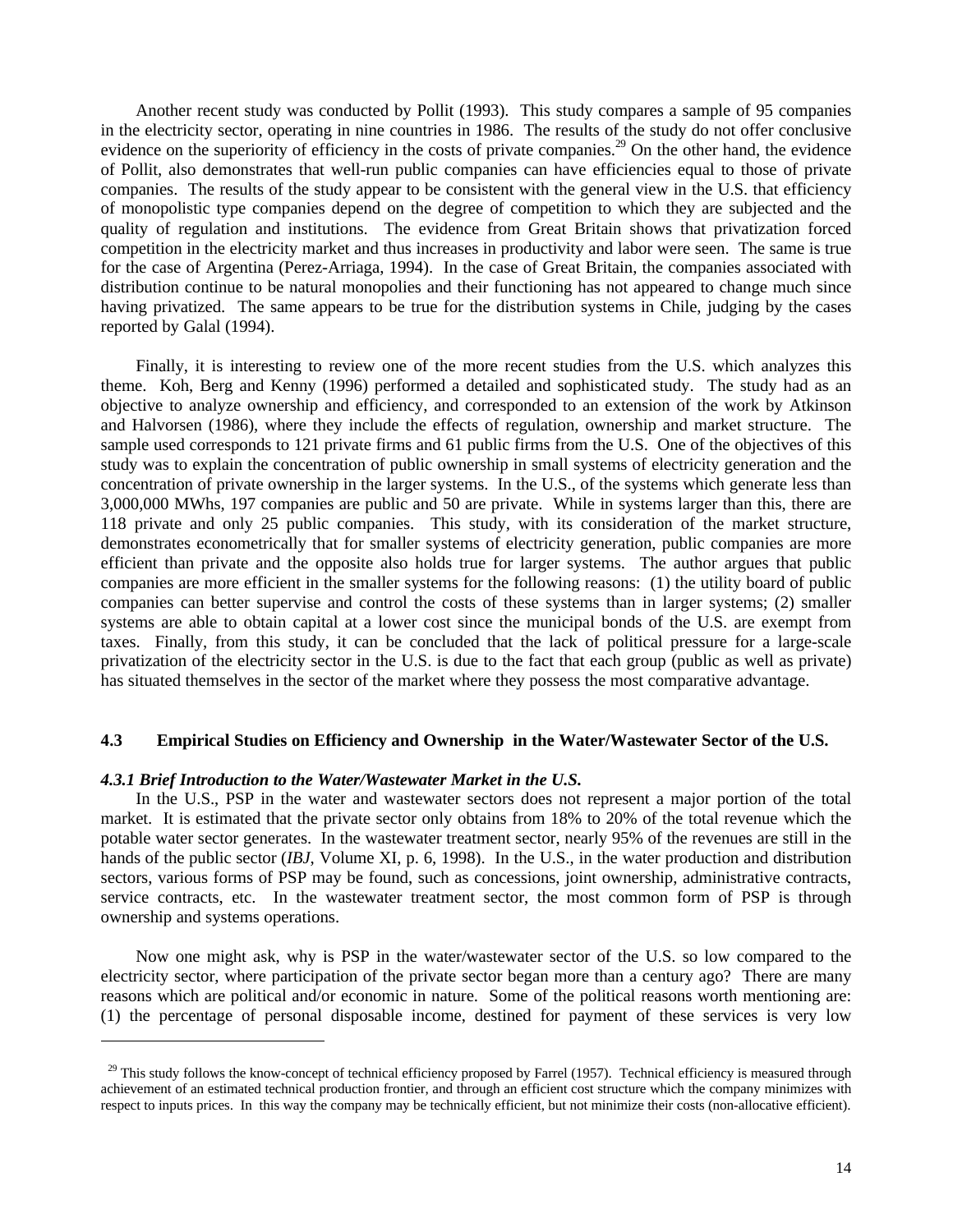compared with other services (electricity, or telecommunications), and therefore, there has not been a large private lobbying effort to privatize these services; (2) in the U.S., water is considered a public good and in the majority of cases, the assets pertain to small communities, such as municipalities, counties, etc., and there is a large opposition for passing these operations to private hands; (3) in general, in the U.S., water and wastewater systems, are tax-free and in other cases are taxed at low levels, which does not make it a priority of budgeting authorities. This is the opposite of the energy sector, where taxes are very high (direct and indirect taxes), and therefore policy makers have given this sector a higher priority.<sup>30</sup> From an economic point of view the reasons are very clear: (1) based on the technical and economic studies, it can be argued that more privatization is not justified and it would only increase regulatory risk.<sup>31</sup> The majority of the studies demonstrate that public companies posses the same level of efficiency, technical as well as economic, as private companies. This comparable efficiency between public and private companies is due to the fact that once private companies enter the market of large- and medium-sized companies, the rest of the sector automatically begins to be more competitive, reducing their costs and tariffs to be on par with those of the private systems;<sup>32</sup> (2) the attraction of capital for this sector in the U.S. is not such a limiting factor as it is in developing countries, where they are forced to consider privatization.

### *4.3.2 Empirical Studies on Efficiency and Ownership in the Water/Wastewater Sector*

Mann and Mikesell (1976) performed a study of this type and found that the costs of operation of public companies was lower than for private companies. This study included the variation of environmental norms and regulations, but did not include control variables for differences in salary. Later, Crain and Zardkoohi (1978), found evidence of lesser costs of operation for the private sector. This study included salary differentials but omitted environmental and regulatory differences.

Feigenbaum and Teeples (1983) focused on the problem of ownership and efficiency through hedonistic pricing, using a Cobb-Douglas production function. The results of this study delivered a better explanation of the specific costs of operation, such as labor costs, energy costs, and others. This study found significant differences in efficiency between the public and private companies.

Byrnes, Grosskopf, and Hayes (1986), with the purpose of verifying the previous studies which principally used production functions for costs, performed a study with a different focus by applying linear programming techniques, with the goal of constructing a production frontier function, without imposing a functional restriction. Note that the previous studies were only able to compare average functioning of public and private companies. The sample analyzed covered 68 public companies and 59 private companies in the U.S. The results of the study were very similar to those of the study by Feigenbaum and Teeples, reiterating that it is not possible to assure that private companies are more efficient than public companies. The results of this study are not inconsistent with those of Bruggink (1982), since this study focused more on technical and productive efficiency, and not in operational costs.

Teeples and Glyer (1987) performed a study of 119 water companies in Southern California. The study considered a dual-cost function where a second order translogarithmic function was used. The study tried to respond to the question on the type of ownership most appropriate for various distribution systems of water.

<sup>&</sup>lt;sup>30</sup> I would like to thank Professors Steven Renzetti and Julie Hewitt for providing suggestions in the development of this topic.

<sup>&</sup>lt;sup>31</sup> One of the greatest fears of a large privatization in the US. is that it may produce a concentration of these systems in the hands of large French operators. Today, only one French operator has more than 10% of the earnings of the private sector in these types of services in the U.S. Private North American companies which operate these types of services are small compared with the French operators. For example, American Water Works is the largest operator company of water services and its sales are only U\$938 million, while that of the French company, Suez Lyonnaise des Eaux, has sales in excess of U\$33,000 million.

 $32$  See the report on competition by the American Metropolitan Sewer Association (AMSA).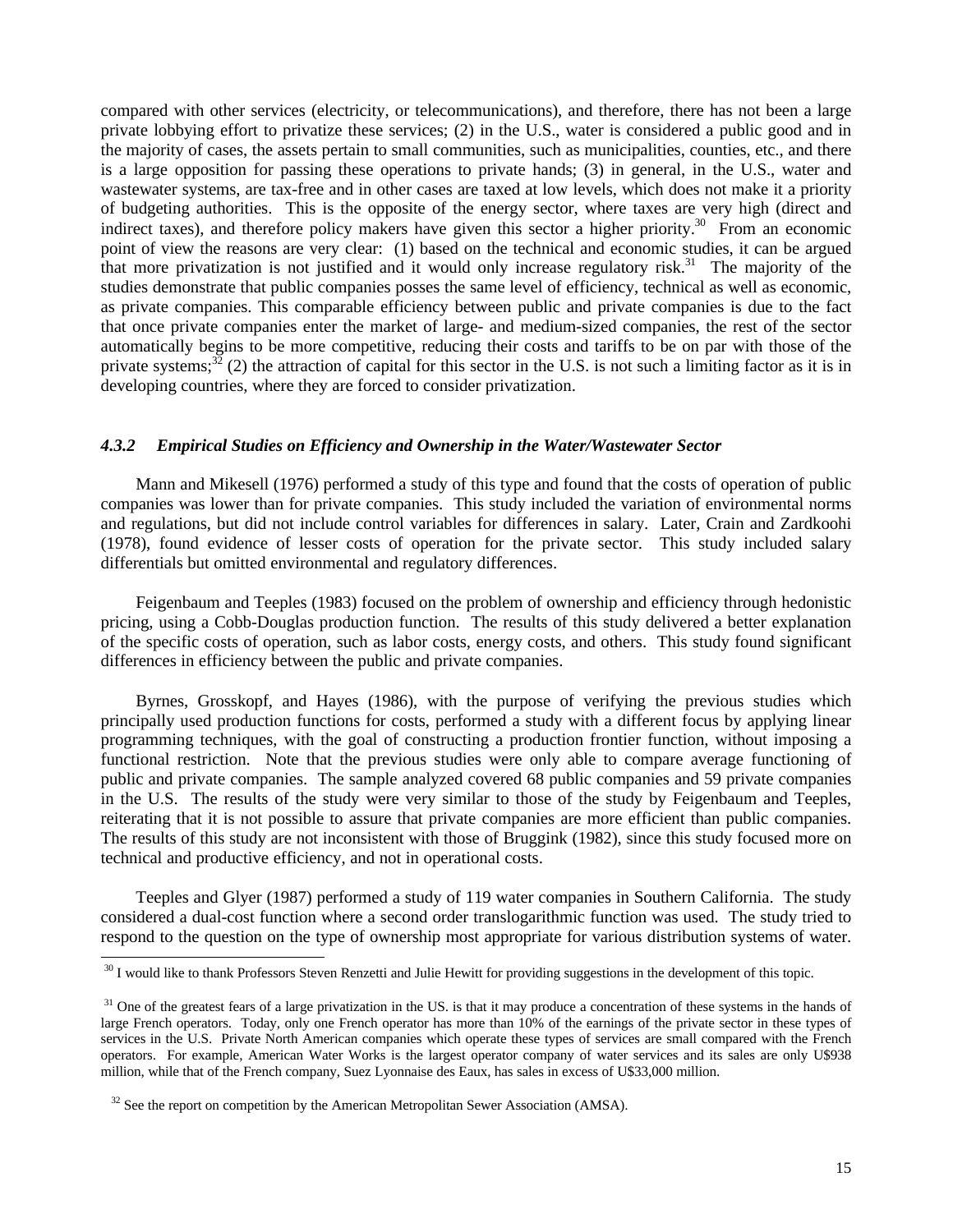The type of ownership used was related to companies from cities, districts and publicly traded companies, since they provided service to not only one but multiple service areas. The average results were consistent with the previous studies--a greater efficiency was not detected for private companies than for public. Also, it was found that a different type of ownership could be specified for each type of water distribution system.

Bruggink (1982), performed a sophisticated and complete econometric study where a series of control variables were included, such as production ranges, environmental norms, regulatory systems and salary differences. This study focused on municipal companies in the U.S. The study found that the costs of public companies were a little less than those of private companies. Bruggnik argued that this difference was due primarily to the following factors: (1) public companies operate in a hostile environment of private companies and therefore must justify their existence; (2) the public sector is capable of attracting better managers and administrators since they offer contracts of longer term (tenure); and (3) the public sector does not have the so-called liberal accounting (excessive expenses such as per diem, etc.) and non-salaried which the private sector has. This element should not be underestimated in a case of PSP since, in general, the salaries in private companies and foreign companies are considerably higher and produce a considerable tariff impact, especially in less-developed countries. $^{33}$ 

Finally, one of the more recent studies of this type, was performed by Brattacharyya, Harris, Narayanan and Raffee (1995). This study used a stochastic production frontier function to determine inefficiency and relate it with the type of ownership. The sample included 190 public companies and 31 private companies. The results indicated that when an operation is small, a private company would be comparatively more efficient; and when the scale of operations is larger, public companies would be more efficient. These results should be considered with caution since the specification of the inefficiency function used in the study is somewhat subjective. It is important to note, that the results from studies applied to electric companies are opposite to this. On the other hand, the majority of the empirical studies demonstrate that the operational costs of both types of ownership are almost identical and in many cases less in public companies. Therefore, assuming that at times the cost of capital in the public sector for small companies is less than for private companies (the majority of the municipal bonds issued to raise money for this type of work are exempt from capital gains taxes in the U.S.), there is no reason to assume that the private sector is more efficient in smaller systems. On the contrary, in larger projects the cost or weight of regulation is less and the private sector is more competitive in raising capital, and therefore the private sector should be more efficient in the larger systems.

Of all the previously mentioned studies, the common denominator that would be important to point out is related to the fact that once competitive forces are introduced in the market *through the introduction of the various forms of competition, this creates large incentives for public companies to improve their efficiency.* During periods of privatization in the water and wastewater sectors of developing countries, it is interesting to reflect on the types of comparative studies previously mentioned.

In the majority of the cases, the empirical evidence supplied by the studies applied to developed countries, demonstrates that PSP in water/wastewater sectors, when no capital is required, and under an efficient regulatory framework, would be justified as a general form of competitive pressure and a means to improve efficiency. Experience from the U.S. shows that the strategy applied there has functioned relatively well, from the point of view of improvements in efficiency and reduction in the risks and weight of regulation. The evidence presented suggesting a partial privatization to improve efficiency would seem to be an adequate strategy for less-developed countries since a total privatization also brings various risks, among which would be: (1) the risk that the hoped-for efficiencies are not attained; (2) the weight of regulation may increase considerably, especially for smaller systems; (3) the risk of falling into regulatory capture; (4) the risk that the private sector generate super-normal rents through typical rent-seeking types of activities; and

<sup>&</sup>lt;sup>33</sup> The average cost of a manager (including non-salary payments, bonus, expenses, etc.) in international companies for management functions in water-related utilities in LDCs in some cases reaches U\$400,000 per year.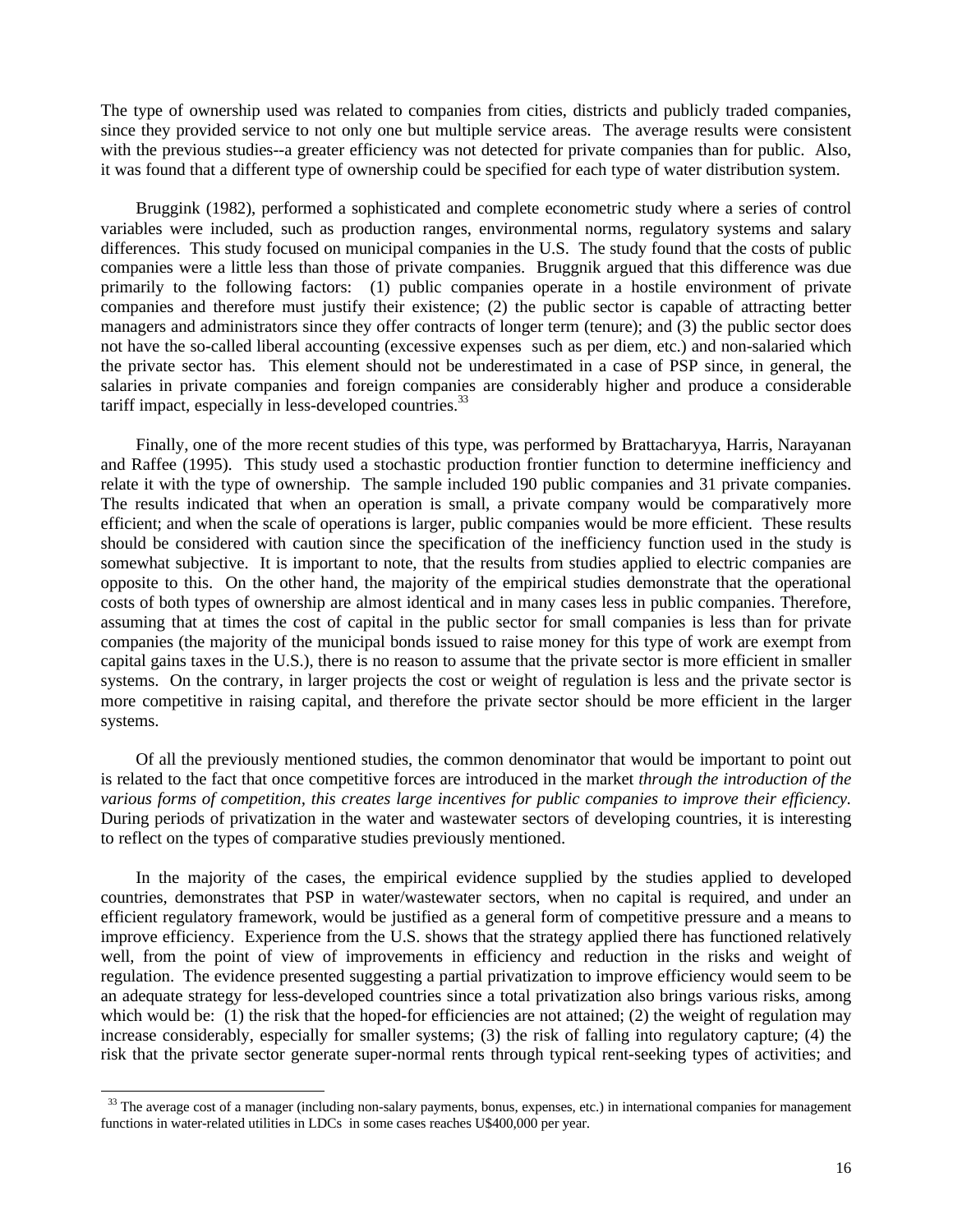finally (5) a total privatization. A total privatization eliminates the parameters of comparison between the public and private sector since comparative or yardstick regulation between the two types of ownership is no longer feasible (as in the case of Great Britain). Also, a total privatization reduces the feasible number of different benchmarking parameters to be used in the future. It is important to consider that for a partial privatization, it is possible during the first phase to evaluate the possible gains and perform cost-benefit studies on the possible risks and benefits in order to consider a total privatization later on.

The next section will now evaluate the empirical evidence of Chile in relation to efficiency and ownership.

### **4.4. Empirical Evidence from Chile on Efficiency and Ownership**

#### *4.3.1 Efficiency in the Sanitation System*

-

When one talks of efficiencies in the sanitation system, there are various types of efficiencies, among which we can mention technical efficiencies, such as the reduction of losses, incorporation of new technologies and among others, allocative efficiencies, where use of resources may be considered through use of labor and capital. The gain of these types of efficiencies, in general, brings a general benefit which transforms into an economic efficiency and a social wellbeing. It is important to note that the efficiency of a sanitation company cannot be measured through percentage losses of water, as many erroneously assume.<sup>34</sup>

In the Chilean case, the participation of the private sector through service contracts is vary ample. Therefore, it can be assumed that technical efficiency would be present in the system,  $35$  private as well as mixed companies. Analyzing the average number of employees per 1,000 connections (Table 2) and the number of employees per MMm3 (Table 5), it appears that there is not much room for improvements in efficiency, especially when it comes to operational costs related to labor in mixed companies.

#### *4.3.2 Evidence from Chile Regarding Efficiency and Ownership in the Water and wastewater sectors*

The empirical evidence of the sanitation systems of the U.S. obliges us to ask two fundamental questions of the Chilean case. They are: (1) are the Chilean mixed companies equally as efficient as private Chilean companies? (2) Since the introduction of private companies in 1989 and the subsequent introduction of competitive pressure on mixed companies, what improvements have been seen in these companies with respect to private companies?

We will attempt to respond to the two preceding questions by using accounting data, and specifically, return on assets, of the Chilean private, and mixed companies (see Table 5). From Table 5, it is important to analyze the company EMOS, from an economic point of view and through the social welfare which it creates. The company EMOS possesses a large portion of the national market and this company appears to be one of the more efficient. Even further, EMOS has the lowest tariffs, the lowest level of water loss index, and its net returns are far superior than the general average, and much better than private ones

<sup>&</sup>lt;sup>34</sup> There are cases in which efficient water and/or wastewater companies may have a high percentage of losses since water companies reduce physical and commercial losses to a level where the marginal benefits are larger than the marginal costs. For example, with the case of the company EMOS, to tear up streets and replace piping is more expensive than increasing the plant size of Vizcachas and treat a larger a volume of water, which maintains losses at the same level. The decision to increase production (in place of reducing losses) is the solution more economically efficient.

<sup>&</sup>lt;sup>35</sup> For example, when water companies begin to solicit works for the capture of groundwater in Chile, the only technology used was percussion drilling, without importance to the type of geology. Later, the private sector moved to a type of tricone rotation (DHT drilling) and reverse drilling. Today, the four technologies compete with each other and are selected according to their comparative advantages with respect to the type of soil involved. This is a clear signal that the private sector has achieved a technological change, with the end result of gaining efficiency and reducing costs.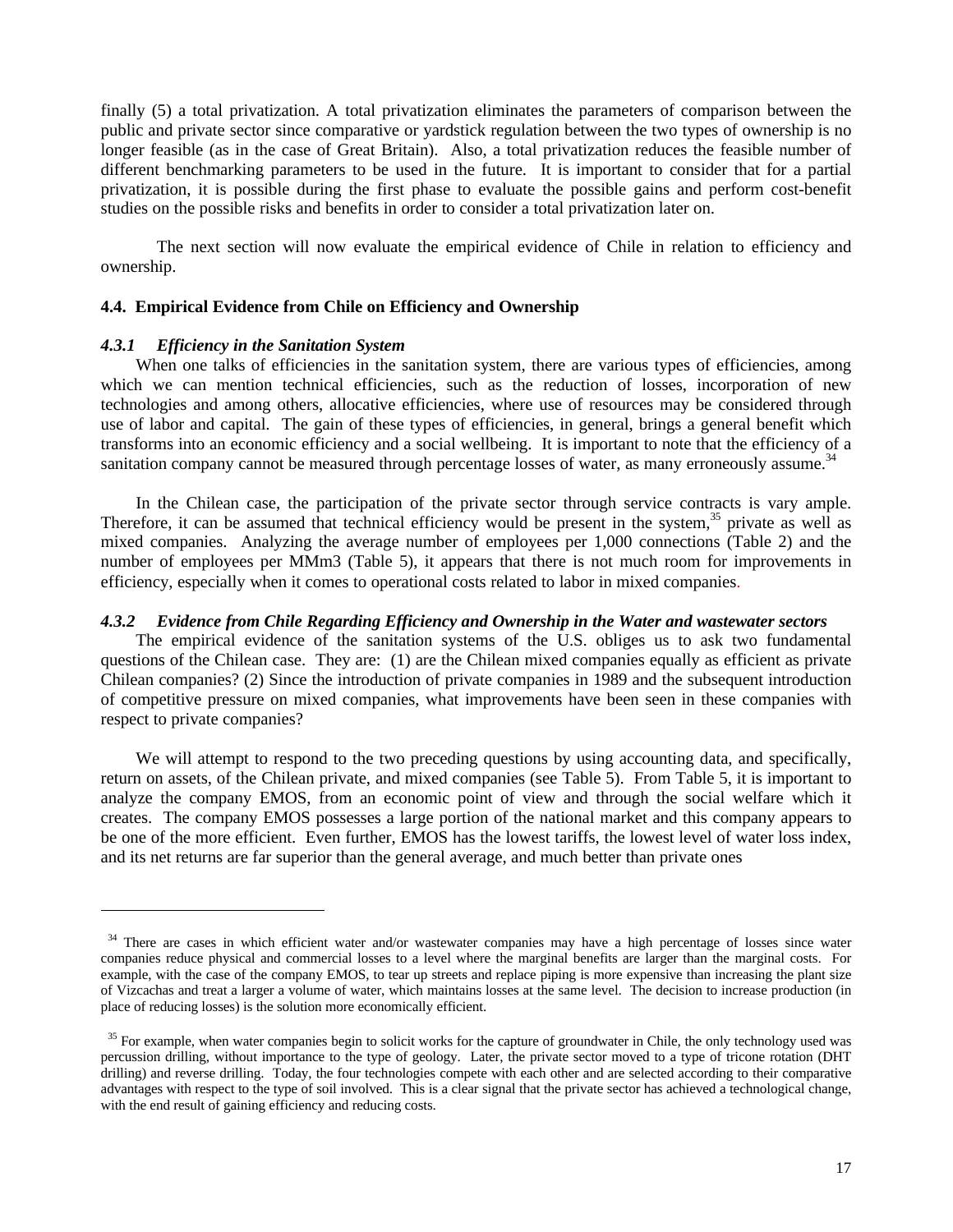Some general hypotheses are now presented in order to explain the results displayed in Table 5. Obviously, the hypotheses presented here must be evaluated empirically. The increase in average rate of return for the mixed (public) companies, appears to be due to the different cost curves (operational and capital) which the public and private companies face. As the evidence from the U.S. indicates, this could be for various reasons: (1) the public sector is acquiring better administrators and managers due to the employment security offered; (2) the capital cost of the public sector could be less than that of the private sector; (3) the salaries of the private sector and benefits of the non-salaried accounts may have raised the operational costs of the private sector; (4) depreciation rates may be distorting costs between the private and public companies; (5) it could be that the average costs to private companies in maintaining residential accounts is more than for the public sector, as has been the case in the U.S. (Meyer, 1975), or on the other hand, the average cost of commercial accounts is less for the private sector than for the public sector.

| <b>COMPANY</b>                              | Water<br><b>Losses</b> | Number of<br><b>Connections</b> | <b>Production</b><br>(MMm3) | # Employees per<br>MMm3 produced |       | <b>Average Tariff</b><br>$(\$/m3)$ |       | Net Return $(\% )$ |        |                |
|---------------------------------------------|------------------------|---------------------------------|-----------------------------|----------------------------------|-------|------------------------------------|-------|--------------------|--------|----------------|
| <b>PUBLIC AND MIXED</b><br><b>COMPANIES</b> |                        |                                 |                             | 1997                             | 1996  | 1997                               | 1996  |                    |        | 1997 1996 1995 |
| ESSAT S.A. $(*)$                            | 45.4%                  | 86,252                          | 25.3                        | 8.06                             | 7.98  | 528.4                              | 471.8 | 7.4                | 3.7    | 1.8            |
| ESSAN S.A.                                  | 37.5%                  | 94,854                          | 24.3                        | 8.24                             | 8.58  | 620.0                              | 597.6 | 13.1               | 9.8    | 8.3            |
| EMSSAT S.A.                                 | 45.7%                  | 60,431                          | 12.9                        | 9.54                             | 9.21  | 411.1                              | 407.4 | 6.3                | 6.3    | 0.6            |
| ESSCO S.A.                                  | 21.6%                  | 120,406                         | 27.1                        | 8.10                             | 9.79  | 343.0                              | 328.0 | 5.6                | 6.4    | 6.3            |
| ESVAL S.A.                                  | 40.6%                  | 385,672                         | 87.1                        | 6.21                             | 6.03  | 311.9                              | 305.6 | 6.7                | 8.6    | 5.5            |
| EMOS S.A.                                   | 21.3%                  | 1,091,128                       | 368.6                       | 3.87                             | 3.85  | 168.7                              | 165.5 | 10.6               | 12.4   | 12.7           |
| ESSEL S.A.                                  | 41.3%                  | 131,247                         | 31.9                        | 7.17                             | 6.53  | 256.7                              | 246.9 | 6.5                | 5.8    | 4.1            |
| ESSAM S.A.                                  | 43.9%                  | 137,077                         | 32.9                        | 5.61                             | 5.40  | 273.7                              | 261.6 | 6.3                | 6.1    | 4.3            |
| ESSBIO S.A.                                 | 35.6%                  | 320,613                         | 82.7                        | 5.74                             | 5.92  | 256.4                              | 243.8 | 10.0               | 9.0    | 7.4            |
| ESSAR S.A.                                  | 33.3%                  | 132,259                         | 29.5                        | 7.41                             | 7.91  | 264.3                              | 254.0 | 11.5               | 14.3   | 10.2           |
| ESSAL S.A.                                  | 39.5%                  | 109,752                         | 24.6                        | 7.85                             | 7.75  | 302.8                              | 289.9 | 4.8                | 5.0    | 4.0            |
| EMSSA S.A.                                  | 41.9%                  | 15,869                          | 3.6                         | 10.18                            | 8.85  | 331.7                              | 327.0 | 3.2                | 2.7    | $-1.1$         |
| ESSMAG S.A. $(*)$                           | 45.8%                  | 34,344                          | 9.9                         | 9.76                             | 9.12  | 401.5                              | 298.0 | 10.2               | 2.2    | 2.4            |
| <b>Average Public and</b>                   | 31.1%                  |                                 |                             | 7.52                             | 7.46  | 343.9                              | 322.8 | 7.86               | 7.10   | 5.12           |
| <b>Mixed Companies</b>                      |                        |                                 |                             |                                  |       |                                    |       |                    |        |                |
| <b>Private Companies</b>                    |                        |                                 |                             |                                  |       |                                    |       |                    |        |                |
| COOP STO. DGO.                              |                        | 2,170                           | 1.3                         | 27.33                            | 17.33 | 221.9                              | 213.9 | 2.2                | 6.5    |                |
| AP MANQUEHUE                                |                        | 2,172                           | 3.9                         | 8.60                             | 9.19  | 246.4                              | 242.9 | 4.8                | 5.5    | 0.0            |
| AGUAS CORD. S.A.<br>$(**)$                  | 17.0%                  | 75,087                          | 51.2                        | 3.52                             | 4.39  | 188.5                              | 182.9 | 0.7                | $-7.2$ | 15.0           |
| SERVICOM. S.A.                              |                        | 11,823                          | 3.2                         | 6.20                             | 10.50 | 167.2                              | 164.3 | 1.6                | 9.4    |                |
| V. DOMINICOS S.A.                           |                        | 2,146                           | 3.7                         | 1.78                             | 3.33  | 199.9                              | 194.2 | 11.4               | 12.3   | 15.7           |
| AGUAS X S.A.                                |                        | 28,127                          | 7.6                         | 6.54                             | 6.24  | 256.8                              | 244.8 | 4.7                | 5.4    |                |
| <b>Average: Private</b>                     | 17.0%                  |                                 |                             | 9.00                             | 8.50  | 213.45                             | 207.1 | 4.23               | 5.32   | 10.23          |
| <b>Companies</b>                            |                        |                                 |                             |                                  |       |                                    |       |                    |        |                |
| <b>Municipal Companies</b>                  |                        |                                 |                             |                                  |       |                                    |       |                    |        |                |
| MAIPU (Municipal)                           |                        | 134,216                         | 41.5                        | 4.14                             | 3.85  | 177.9                              | 172.3 | 8.6                | 20.1   |                |
| <b>Average: Municipal</b>                   |                        | 134,216                         | 41.5                        | 4.14                             | 3.85  | 177.9                              | 172.3 | 8.6                | 20.1   |                |
| <b>Average: General</b>                     |                        |                                 |                             | 7.79                             | 7.59  | 296.4                              | 280.6 | 6.81               | 7.22   | 6.08           |

**TABLE 5: Production of Water, Losses, Labor Intensities, Tariffs and Return**

**Notes:** (\*) tariff change in 1997; *(\*\*) in 1995 the company know today as Aguas Cordillera, corresponded to Aguas Lo Castillo.*

**Source:** SAE (1998), SISS (1998), Morande and Doña (1996).

Statistics on water loss and financial status in 1995 for the private companies of Morande y Doña (1996).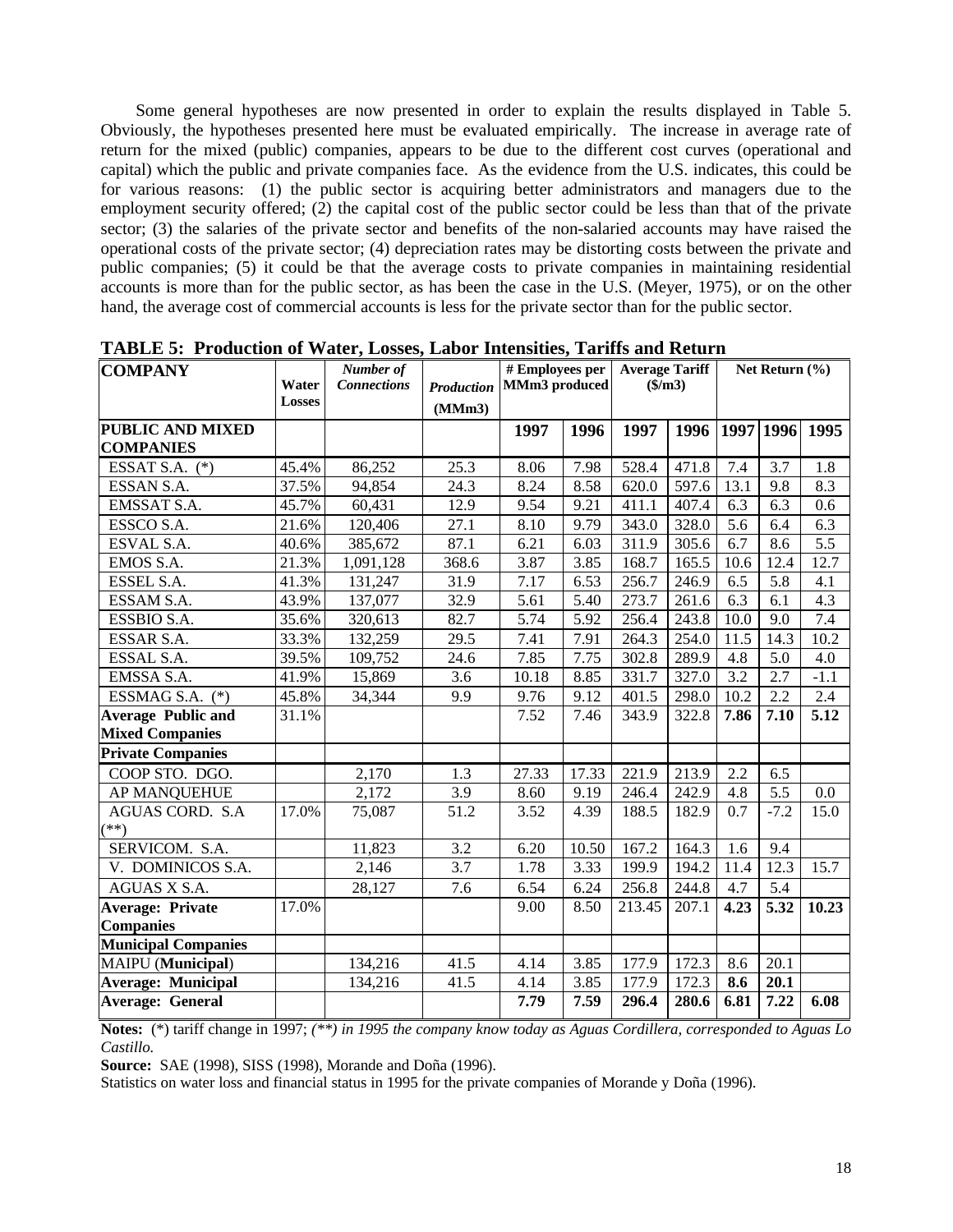Finally, I would like to propose a hypothesis, theoretical in nature to explain previous results. Under a relatively modern and efficient system of regulation and institutional structure, such as the case in Chile, a joint system of ownership and operation (state and private), within a natural monopoly with specific characteristics such as the sanitation system *which provides a public good and generates important externalities*, appears to be a formula which functions relatively well. *This can be explained from the point of view of a checks and balance system*, among other things. If both public and private companies are part of the ownership and operation, the public sector, just as the private, has access to the same information (which is not true for a concession or total privatization), which is to say, there is less asymmetry of information. This fact causes the public sector to limit certain private free-riding (opportunistic) activities, which they otherwise might have pursued given the independent management of a natural monopoly of this type. On the other hand, the presence of the private sector in the ownership of a natural monopoly, creates influences through the board of directors, to guarantee adequate returns for the investors, which therefore generates pressure which forces the mixed company to be efficient and incorporate modern systems of administration and project execution, and through these methods, thus, efficiency gains and social benefit are achieved.

*The results and corresponding hypotheses presented suggest a series of investigation lines related with the development and better understanding of the cost curves for both the public and private sectors. The studies should be conducted by separating the analyses per type of cost (operational and capital) and per functional categories (production, distribution, collection, and treatment) and correlated with other variables (user types, system types, etc.) in such a way that deficiencies may be explained and a better understanding may be obtained of the cost structure and economies of scale of the Chilean systems.*

It is important to try and propose some hypotheses which justify the decreasing profits of the private sector and the increasing profits of the public sector. First off, the weight of regulation has not been increased during the last three years for the private companies and, therefore, this does not appear to be a valid justification. Another hypothesis could have its roots in the pressure which the public companies have received recently with respect to the threat of more privatization. This could have created incentives for the public sector to operate more efficiently than the private sector, simply to justify their existence. The second hypothesis is related to the incentives which the private sector has to reduce regulatory lag, and therefore the private companies would intentionally demonstrate deficient results as a means to justify tariff revisions or modify the model tariff system.

Now, the crucial question in the process of increasing PSP in Chile and in the theme of improvements in efficiency is the following: *Will an additional improvement in efficiency be seen with more introduction of the private sector (total privatization) into the water and wastewater systems in Chile? Based on the empirical evidence presented in this paper, it appears that the future gains in efficiency by mixed companies would be limited if not altogether non-existent.*

### **5. TECHNOLOGY, COST STRUCTURE AND ECONOMIES OF SCALE**

#### **5.1 Technology, Cost Structure, and Economies of Scale**

l

Technological changes are much more easily noted in the sectors of telecommunications and electricity than in the water and wastewater sectors.<sup>36</sup> This limits the gains in efficiency due to possible technology changes in the water and wastewater sectors. Examining closely the cost structure of water/wastewater companies may indicate that gains in efficiency due to achievement of economies of scale, would be present

<sup>&</sup>lt;sup>36</sup> The technological advances in drinking water production systems and distribution are very limited. Lately, some technological advances have occurred in wastewater treatment systems. It can be said that the most significant advances have occurred in the area of remote metering. Remote metering applicability to developing countries is very limited due to various factors, such as physical restrictions on the location of the meters, initial costs, and technological complexity in its maintenance, among others. Actually, the applicability of these technologies in developing countries is therefore minimal, if not non-existent.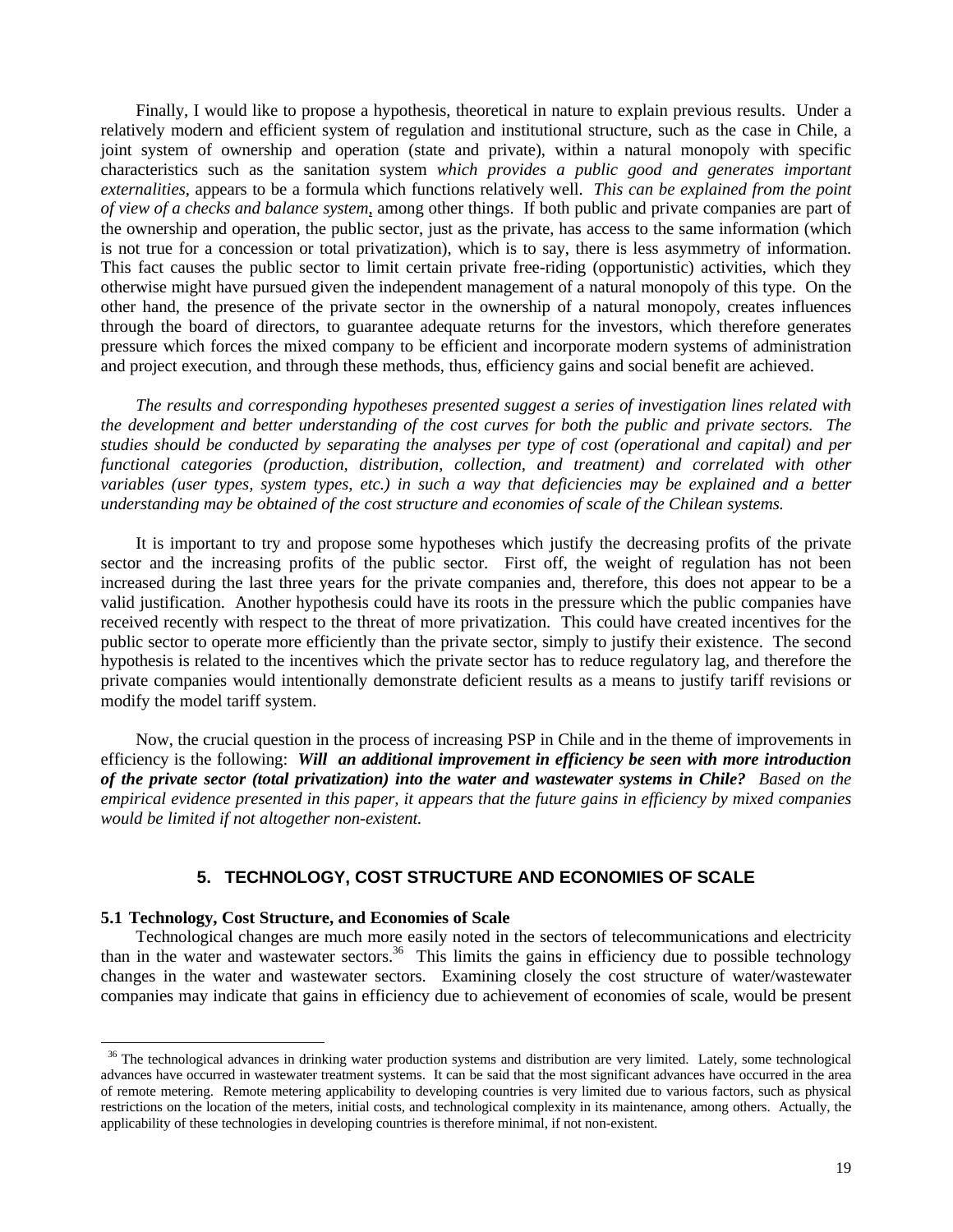in all areas of the system. However, we can take advantage of these, according to the case at hand, until the point where competition is possible.

There are very few published empirical studies on economies of scale for water and wastewater companies in developed countries, and even less for developing countries. As a result, there are a number of important questions relating to the cost structure of companies and in particular with the presence of economies of scale, which remain unanswered. In general, regulation theory economists assumed that increasing economies of scale in this type of systems were obvious, but studies have shown that they are not so obvious as previously thought. Some experts qualify this area of economics as the area of economic ignorance (Perfloff and Wingo, 1969). Economies of scale are difficult to determine since in the structures of public systems, each component has its own cost which contributes to the aggregate cost function. This aggregate cost function is far from being understood since the costs of the system are affected by the type of area (topography, etc.), the characteristics of the area being served (residential, industrial, population density, etc.), the type of demand (peak demand, hourly or seasonal) and the type of system. $37$  This causes the possible economies of scale in the production of water to be offset by diseconomies of dispersion and other elements.

To understand the type of costs of these networked-type systems, there are two schools of thought: the first is the "*inductive or statistical*," which tries to derive empirical generalizations through samples and cross-sectional studies, or time series studies for a group of cases. This is the traditional method used by economists. The second school of thought is the "*deductive or engineering data.*" This predicts behavior through application of logic postulates and fundamentals. Controlled theoretical situations are generated and examined in search of explanations and basic interrelations between determined cost elements. Analogies and models are used to develop analytical relations to a more desegregated level than that used in the inductive or statistical model. This is mainly the method used by engineers. A third type also exists and is referred to as engineering-statistical, which combines both of the preceding methods to study the situation.

The general lack of a conceptual framework, which could serve as a base for this type of study, is due partially to the problems the majority of the studies encounter. The problems are: (1) the development of statistical correlations which are based on the use of aggregate costs of a variety of services having different cost functions, as the dependent variable; (2) the inability of the statistical studies to satisfactorily account for the variables at hand, such as quality of service (the cost of good quality water is distinct from that of poor quality water), the topography of the city or the system, the mix of socioeconomic strata and population distribution among other factors; (3) the lack of distinction between operational cost and the cost of capital (this may be due to a non-uniformity of accounting systems); and (4) in general, each estimate the cost of production for service, neglecting the social and private cost. The preceding is detailed to warn the reader about the fact that some of the results of these studies should be examined or used with caution, without generalizing the situation in the water and wastewater sector.

Byrnes, Grosskopt, and Hayes (1986) conducted a study using a sample of small- to medium-size companies where 68 companies were public and 59 were private, from the U.S., and all were selected randomly from larger sample. Unfortunately, this study does not use a control variable for volume of water produced, through extension of the network, or other variables and therefore the results are aggregate. From these results (Table 6), it is only possible to confirm that the general theoretical assumption of achievement of economies of scale is not as obvious as was thought. This variability in achieving economies of scale is mainly due to the network elements previously mentioned.

<sup>&</sup>lt;sup>37</sup> For example, a water extraction system using deep wells, involves higher pumping costs and drilling costs; while the cost of treatment and damming is minimal, by comparison, for superficial sources of water.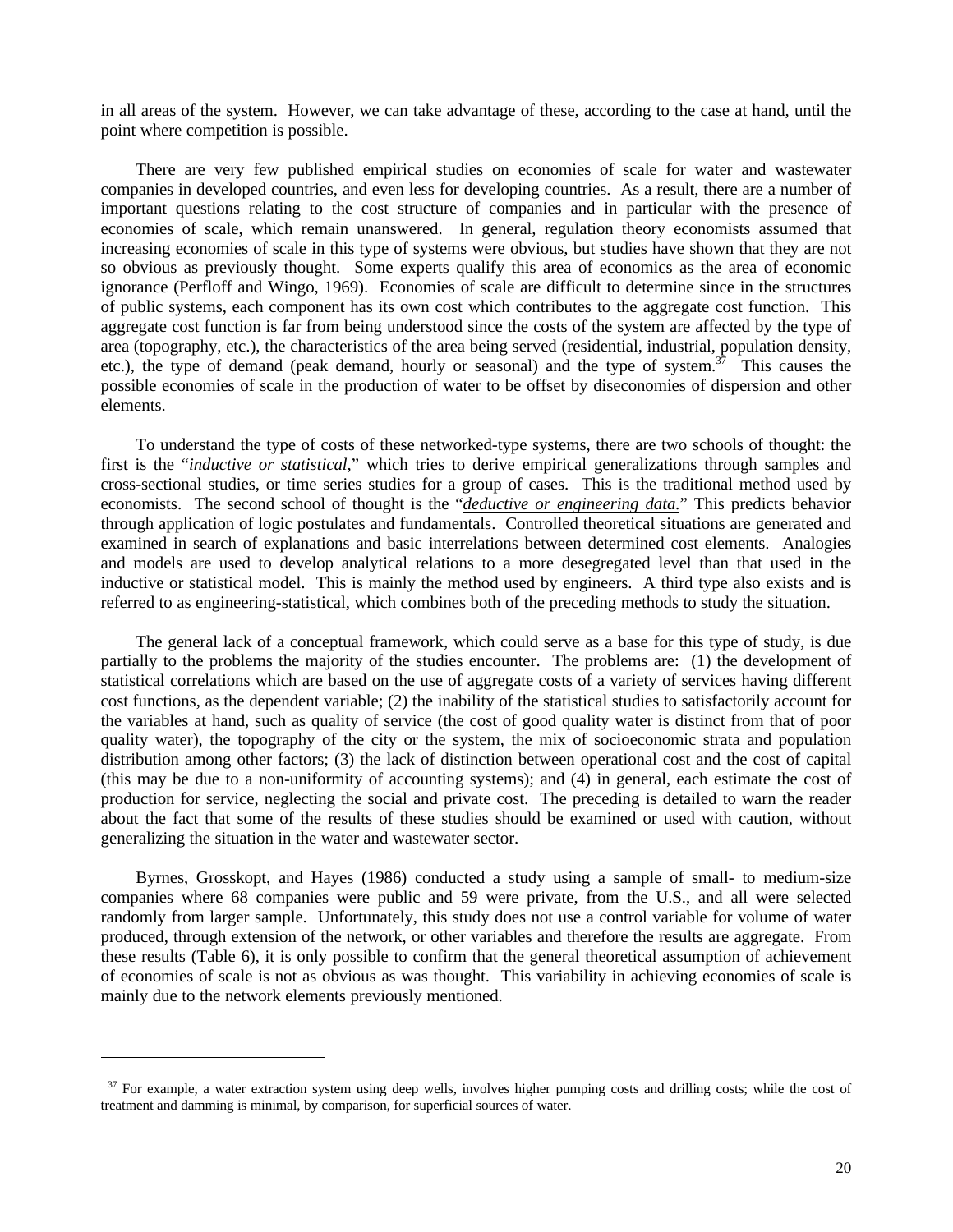| Property (number of companies) | Increasing Economies of | <b>Constant Economies</b> | Decreasing Economies of |  |
|--------------------------------|-------------------------|---------------------------|-------------------------|--|
|                                | Scale                   | of Scale                  | Scale                   |  |
| Public Companies (68)          | 18 (26.5%)              | 24 (35.2%)                | 26 (38.2%)              |  |
| Private Companies (59)         | 19 (32.2%)              | $16(27.1\%)$              | 24 (40.7%)              |  |
| <b>TOTAL (127)</b>             | $37(29.1\%)$            | 40 $(31.5\%)$             | 50 $(39.4\%)$           |  |

**Table 6: Economies of Scale in Public and Private Systems in the U.S.**

**Source:** Adapted from Byrnes, Grosskopt, and Hayes (1986), p. 341.

-

Kim (1987), using a multiple model for the costs of urban water systems, found that commercial service is characterized by economies of scale, while residential service presents decreasing returns to scale. The recent work of Boisvert and Schmidt (1997) shows that economies of scale may be found in the functional categories of storage and collections for small rural systems, which are offset by the decreasing economies of scale which the distribution systems present.

It is important to note that *one of the principal errors in the PSP design process is to assume that combining various small- and medium-sized water/wastewater companies to create one megasystem automatically brings an increase in efficiency through reaching economies of scale.* On the contrary, the formation of larger systems may have various disadvantages, especially in developing countries. Some of these may be: (1) The probability that the system will achieve diseconomies of scale due to dispersion factors, and other factors. (2) the larger the system, the larger the economic sum involved in the sale and operation of the system. From rent-seeking point of view, the larger the amount of money involved in the operation of a system, the higher the probability that rent-seeking activities will take place.<sup>38</sup> Thus, aggregation of systems could be a disadvantage and should be considered while defining horizontal and vertical structures of systems. (3) From the perspective of environmental externalities, larger systems pose more environmental risk than smaller ones. (4) The aggregation of many smaller systems into one megasystem eliminates the possibilities for improvement of regulation through the use of tools such as benchmarking, and yardstick regulation (Madrid-Aris and Montero, 1998, World Bank, 1996, Cowan, 1995) and increases the risk of regulatory capture. (5) The aggregation of systems increases the probability of transforming a state monopoly into a private monopoly. (6) Finally, the aggregation of systems limit competition in the private sector and also limit the possibilities to develop domestic entrepreneurial capacity for the future management of the systems. This fact has mainly resulted in total dependence on a small group of large international water operators, which limit competition, and therefore feasible efficiency gains that can be reflected in price reduction.<sup>39</sup>

Evidence from the U.S. appears to validate many of these previous points, since, on the one hand, the smaller systems<sup>40</sup> in the U.S. exhibit costs equal to or less than the larger systems, and on the other hand,

<sup>&</sup>lt;sup>38</sup> Empirical evidence shows that for developing countries, rent-seeking activities have the strongest negative impact on the economic growth of the country. For a recent and interesting study on corruption (which corresponds to one of the distinct forms of rent-seeking) and economic growth, see Mauro (1995).

 $39$  It is worth mentioning that the operation of water systems is much less complex than electricity systems. There is sufficient entrepreneurial capacity in Latin American to operate water and wastewater systems. Unfortunately, policy makers in Latin America have closed the doors to competition for local alternatives as well as operators from the U.S. This limitation of competition is rooted mainly in two facts; (1) the concession of extremely large-scale systems, for which the competitive advantages have not been adequately evaluated; and (2) the large bidding requirements (e.g., management experience) imposed in the process of companies selection, which totally limits the alternative of local companies and US companies. Thus, the tendency for Latin American water systems is to be transformed into systems managed by a select group of large-scale European operators which limit the gains in competition, which can lead to efficiency gains.

 $40$  As an anecdotal example, the treatment and distribution systems for reclaimed water of Irving Ranch in Southern California, which operates with less than 100,000 users, has costs of U\$0.23 per m3. This cost is significantly less than most of Latin American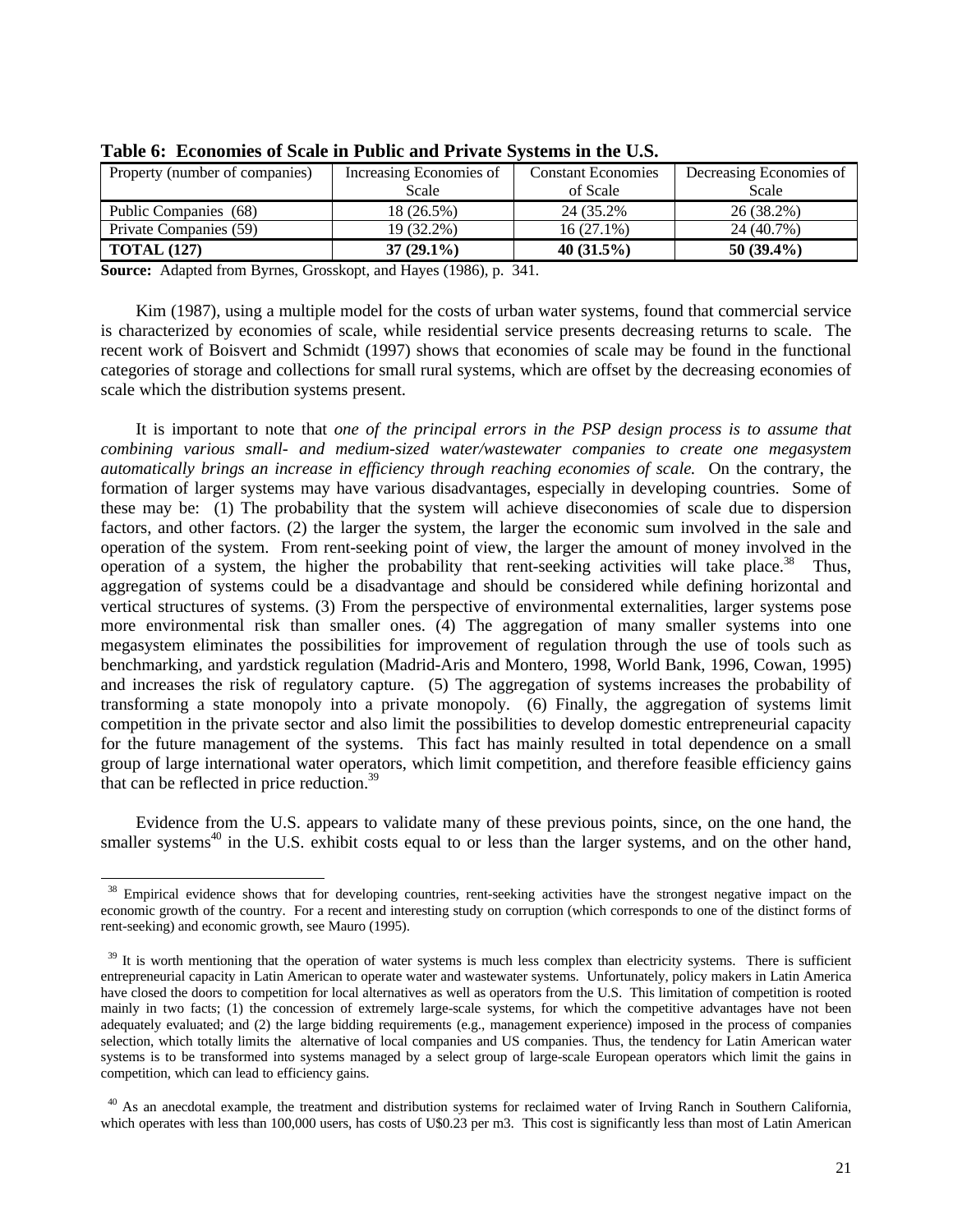some small systems achieve economies of scale, while other larger systems do not achieve economies of scale. The current tendency in the U.S. to create smaller systems demonstrates that there must be some economic advantage which justifies their creation. The U.S. market has been structured in such a way as to create competition through the participation of a large number of companies, small and medium-sized,<sup>41</sup> has reduced the possibility that the market be transformed into a monopoly in the hands of international operators. Consequently, the structure of the systems and the market of companies providing this type of service has reduced the possibility of rent-seeking type activities and has transformed into gains in efficiency and social wellbeing.

*The preceding evidence generates certain implications for the case of Chile. If a regulatory modification is implemented with respect to the vertical and/or horizontal structure of the sanitation companies, they should look for and design homogeneous and consistent methodologies with the goal of studying the phenomenon of the cost structures of the systems and companies, together with economies of scale phenomenon. This is useful for the improvement of the future regulatory framework.*

#### **5.2 Cost Structure and Marginal Costs**

-

The studies related to the factors, which affect total marginal costs, and their implication in the setting of tariffs, are interesting to analyze. From these studies several implications are made which may be valuable for the Chilean case study. The studies of Teeples and Glyer (1987), Renzetti (1992) and Boisver and Schmidt (1997) demonstrate that marginal costs increase considerably with distance or length of the distribution system. From a hydraulic engineering perspective, these results are consistent with the loss of charge due to interior buildup of pipe surfaces (which increases through time due to corrosion) and the charge line which must be maintained for efficient operation. The studies by Renzetti (1992), Munasinghe (1992) and Russell and Shin (1990) found that marginal costs increase significantly during periods of high peak demand (summer months). All the studies are based on companies from developed countries, but there is not much evidence to support the conclusion that the same would apply to developing countries like Chile. The empirical evidence demonstrates that for many urban cities in developing countries, marginal costs for the next available unit of water may be two to four times more than the average cost of the existing sources. $42$ Cost structures demonstrate that marginal cost, in general, is highly affected by physical restrictions, such as hydrologic resources and location of the next unit of water, which relate to the cost of production of the next unit of water $43$  and not mainly by lack of competition.

*The preceding issues are of extreme importance in the definition of objectives for conceptual framework and tariff structures, and the applicability of marginal costs on future tariff structures. Given that the New Sanitation Legislation in Chile will consider the modification of future tariff structures, the performance of studies of this type are fundamental for the definition of a new tariff structure which complies with the required fundamental objectives.*

systems. It is worth mentioning that treatment of reclaimed water is usually high-cost due to tertiary treatment systems which are required to achieve the quality standards established by the Clean Water Act.

 $41$  The largest private operating system in the U.S. is located in the City of Atlanta, and does not serve more than 3 million people. This is equivalent to one quarter of Buenos Aires and in size is less than the company of EMOS in Chile.

<sup>&</sup>lt;sup>42</sup> See Munasinghe (1992), Biswas (1997), Cuevas and Lauria (1998), World Bank (1993).

<sup>&</sup>lt;sup>43</sup> In water systems such as the Latin American systems where there is no treatment, in general, the cost of production of crude water reaches significant levels and, in many cases, represents more than 50% of the operational cost.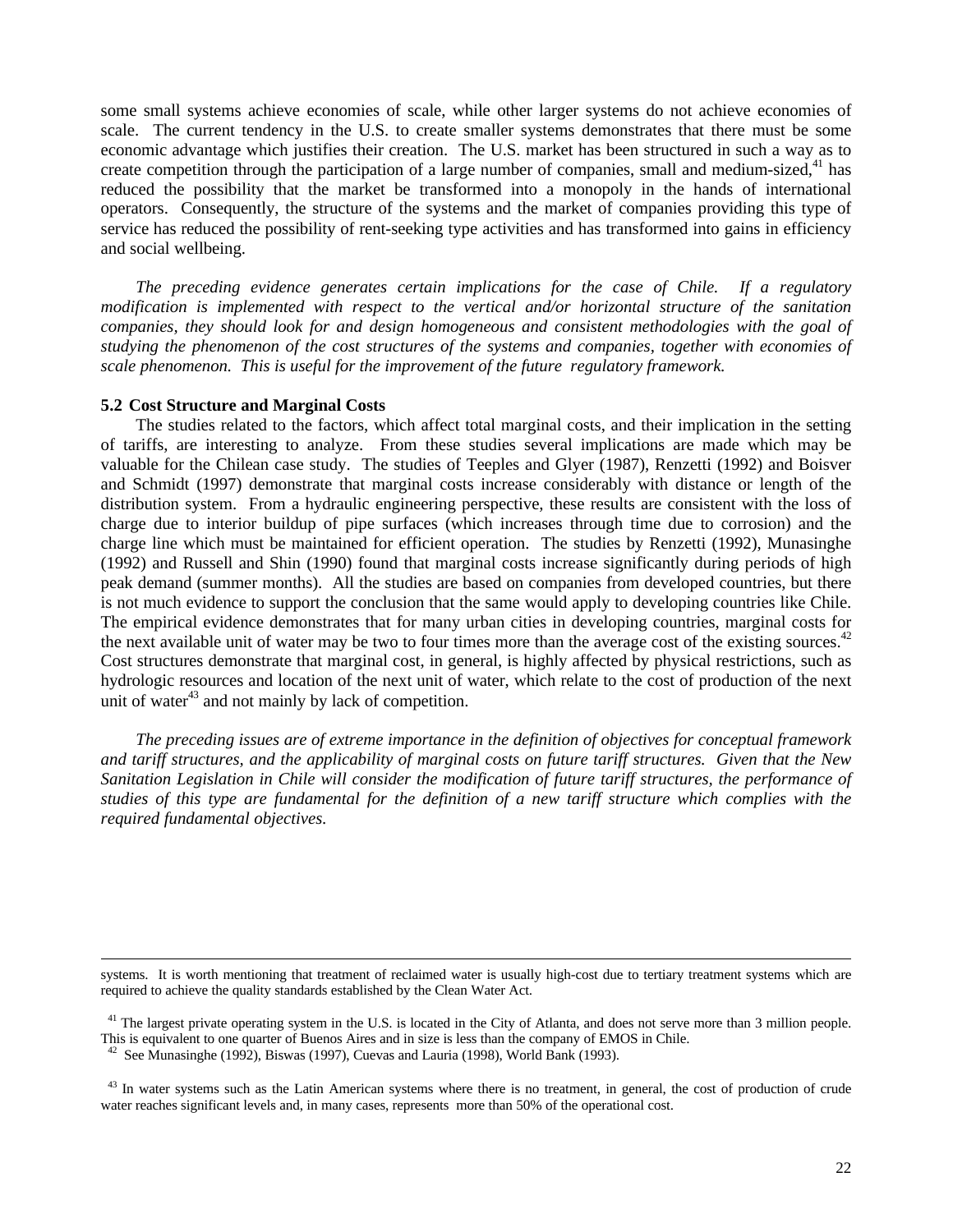### **6. SUMMARY**

Based on the empirical evidence presented in this paper the following may be concluded: (1) that a major privatization of the water and wastewater services in Chile is justified, principally from the point of view of attracting capital for the wastewater treatment sector, and future benefits should be evaluated within the context of the implicit risks which this reform presents; (2) with a further privatization of the water and wastewater services, the expectations for gains in efficiency by Corfo companies (mixed companies) is limited; (3) if Chile considers the incorporation of foreign capital for the sector, adequate incentives should be created in the regulatory framework to attract capital since competition for the capital is ample in the context of Latin America; and finally, (4) if net return is considered as a variable that measures efficiency for a company, then it can be concluded that Chilean mixed companies have achieved a higher level of efficiency that those of private companies.

This paper demonstrates that the problem faced by Chilean authorities with the reform of the water and wastewater sectors is basically similar to the problem faced by the U.S. roughly 15 years ago. Competitive pressures were present in the market, according to the existing physical systems, but the feasibility of achieving gains in efficiency was very limited. The public sector required a large amount of capital resources, especially for the reposition and repairs works and for treatment capacity, but at the time, there was a desire to limit the regulatory risk associated with passing a natural monopoly from the hands of the state to private enterprise.<sup>44</sup>

Given the factors mentioned, Chilean policymakers should enrich their knowledge and take advantage of the experiences and lessons from the U.S., as well as from other countries which may provide valuable lessons for the Chilean case. The evidence presented in this paper shows that the problem in Chile reduces basically to a problem of finance (how to efficiently attract capital), theory of regulation (how to reduce the risk and weight of regulation), and sanitary engineering (how to define an optimal vertical and horizontal separation of the systems to maximize gains). Finally, it is important to take into account that there may be other alternatives for obtaining capital through the application of various forms of PSP and creating an adequate regulatory framework, which may not imply the sale of assets of Chilean sanitation companies.

### **7. CONCLUSIONS**

The government of Chile is presently proposing a process of total privatization (sale of mixed companies). The water and wastewater sectors, aside from being a natural monopoly, presents a series of very special characteristics which oblige us to think about the new and complex process. Based on economic theory, as well as regulation and institutional theory, together with empirical evidence presented in this paper, in the actual situation of the Chilean sanitation companies and current regulation, it is important to mention a series of future lines of investigation. The proposed lines of investigation are as follows:

Chile needs large investments for the wastewater treatment sector which is very capital intensive by nature. This would suggest that Chilean authorities should investigate regulatory alternatives and forms of PSP which are suitable for the type of investment which the country requires. Additionally, a special emphasis should be placed on all the types of competition feasible to implement for this type of investment, especially in competition for product and competition for service.

The present paper concludes that before making a decision on the case, with respect to total privatization (sale of assets) of Chilean sanitation companies, the feasibility of implementation should be

<sup>&</sup>lt;sup>44</sup> Note that the public water and wastewater sectors in the U.S. have placed a special emphasis on avoiding a high concentration in one private company (management or ownership of these services) in order to avoid what occurred in France.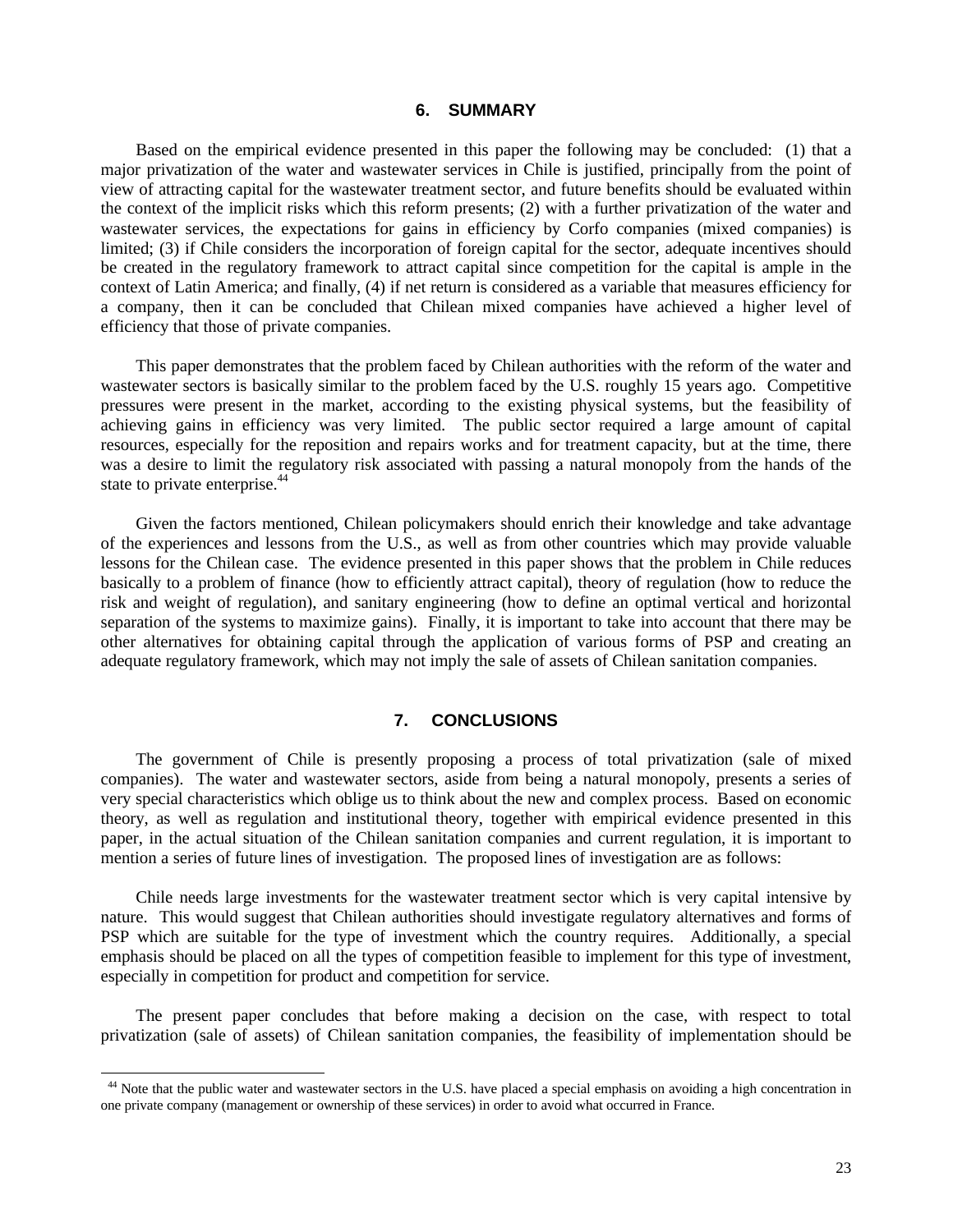evaluated and the different methods of obtaining capital from the various forms of PSP, since there may be viable alternatives which pose *less regulatory risk*. There is also a necessity to evaluate the benefits and risks associated with new forms of PSP which should be feasible to implement, and reduce regulatory risk, as well as the propositions made in this paper, which were to *separate ownership from operation in the PSP structure and/or contracts.* These new forms of PSP should be further studied from a theoretical, as well as empirical, point of view. In a Chilean context, because with the availability of national capital through the Private Pension Funds Companies, international capital markets would appear to be a viable alternative to be implemented, with less regulatory risk, which could generate high social benefits.

Also, further investigations should be performed to understand in a better way the cost curves associated with mixed and private companies. These studies should emphasize separation by type of account (operational costs and capital) and by functional category (production, distribution, collection, and treatment) and correlated with other variables (user type, system type, etc.) in such a way as to find a reasonable explanation for the differences in actual net returns (or efficiency levels). A better understanding of the costs of the systems and companies would provide guidelines for the improvement of the regulatory framework currently proposed by the *New Sanitation Law*, in case reforms in vertical and horizontal structures are pursued.

Finally, the knowledge of the marginal cost structures is of paramount importance in the definition of objectives for the conceptual framework and tariff structures and the applicability of marginal costs in future tariff structures. Given that the *New Sanitation Law* is considering the modification of the tariff structure, the performance of these types of studies, and examination of international experiences, is fundamental for the definition of a tariff structure which will comply with rate objectives of efficiency, equity and conservation of resources, and at the same time, create incentives for obtaining private capital.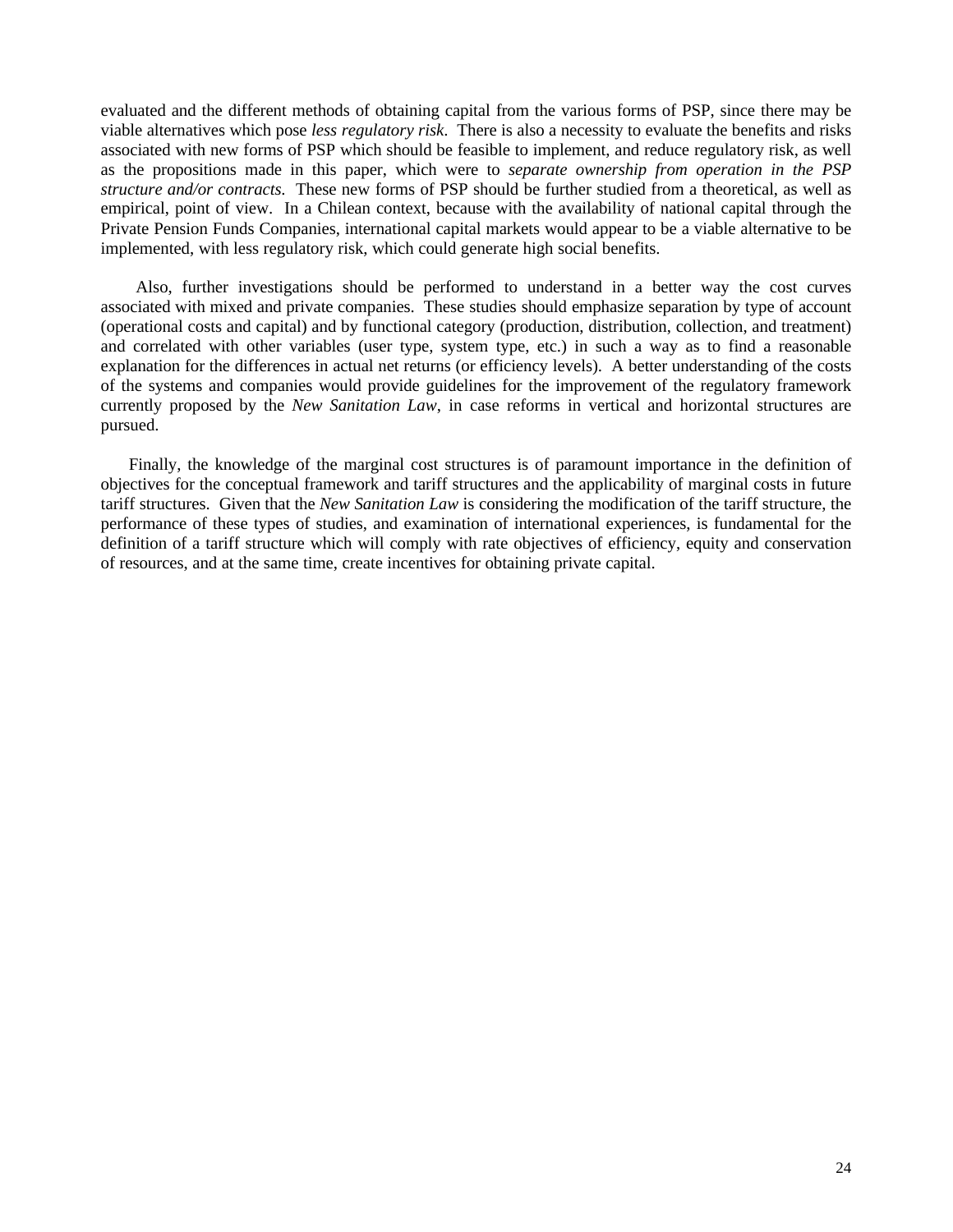#### **REFERENCES**

Atkinson, S., and Robert Halvorsen, "The Relative Efficiency of Public and Private Firms in a Regulated Environment: The Case of U.S. Electric Utilities," *Journal of Public Economics*, 29, 281-294, 1986.

Amstrong, M., S. Cowan and John Vickers. *Regulatory Reform: Economic Analysis and British Experience*. Cambridge, Massachusetts: The MIT Press, 1994.

Appelbaum, Elie, and E. Kats, "Seeking Rents by Setting Rents: The Political Economy of Rent-Seeking," *The Economic Journal*, 97, September 1987.

Baumol, W., J. Panzar and R. Willig. *Contestable Markets and the Theory of Industry Structure*. New York: Harcourt Brace Jovanovich, Second Edition, 1989.

Baumol, W., J. Panzar and R. Willig, "Contestable Markets: An Uprising in the Theory of Industry Structure: Reply," *American Economic Review*, Vol 73, No 3, pp. 491-496, June 1983.

Bhattacharyya, A., T. Harris, R. Narayanan, and K. Raffee, "Specification and Estimation of the Effect of Ownership on the Economic Efficiency of the Water Utilities," *Regional Science and Urban Economics*, 25. pp. 759-784, 1995.

Beesley, M, and S. Littlechild, "The Regulation of Privatized Monopolies in the United Kingdom," *Rand Journal of Economics*, Vol 20, No 3, 1989.

Bishop, M., John Kay, and Colin Mayer. *The Regulatory Challenge*. London: Oxford University Press, 1995.

Biswas, Asit, "Water Development and Environment." in *Water Resources: Environmental Planning, Management and Development*, ed. Asit K. Biswas. New York: McGraw-Hill, 1997.

Bitran, Eduardo, and Pablo Serra, "Regulation of Privatized Utilities: Lessons from the Chilean Experience." Work presented for the OECD Advisory Group on Privatization, Paris, October, 30-31, 1995.

Boisvert, Richard, and Todd Schmidt, "Tradeoffs Between Economies of Size in Treatment and Diseconomies of Distribution for Rural Water Systems," *Agricultural Resources and Economics Review*, 27(2): 237-247.

Bruggink, Thomas, "Public Versus Regulated Private Enterprise in the Municipal Water Industry: A Comparison of Operating Costs," *Quarterly Review of Economics and Business*, Vol 22, pp.11-125, 1982.

Buchanan, James, R. Tollison, and G. Tullock, Eds. *Toward a Theory of Rent Seeking Society*. College Station: Texas A&M University Press, 1980.

Byrnes, Patricia, S. Grosskopf, and Kathy Hayes, "Efficiency and Ownership: Further Evidence," *The Review of Economics and Statistics*, Vol 68, 337-341, 1986.

CEPAL, "Progress in the Privatization of Water-Related Public Services: A Country by Country Review," Draft, 1996.

Cote, D., "Firm Efficiency and Ownership Structure: The Case of Electric Utilities Using Panel Data," *Annals of Public and Cooperative Economics*, Vol. 60, 431-451, 1989.

Cowan, Simon, "Regulation of Several Market Failures: The Water Industry in England and Wales," *Oxford Review of Economic Policy*, Vol. 9, No 4, 1995.

Cowan, Simon, "Competition in the Water Industry," *Oxford Review of Economic Policy*, Vol. 13, No 1, 1997.

Crain, Mark and Asghar Zardkoohi, "A Test of the Property Rights Theory of the Firm: Water Utilities in the U.S.," *Journal of Law and Economics*, 21, 395-408, 1978.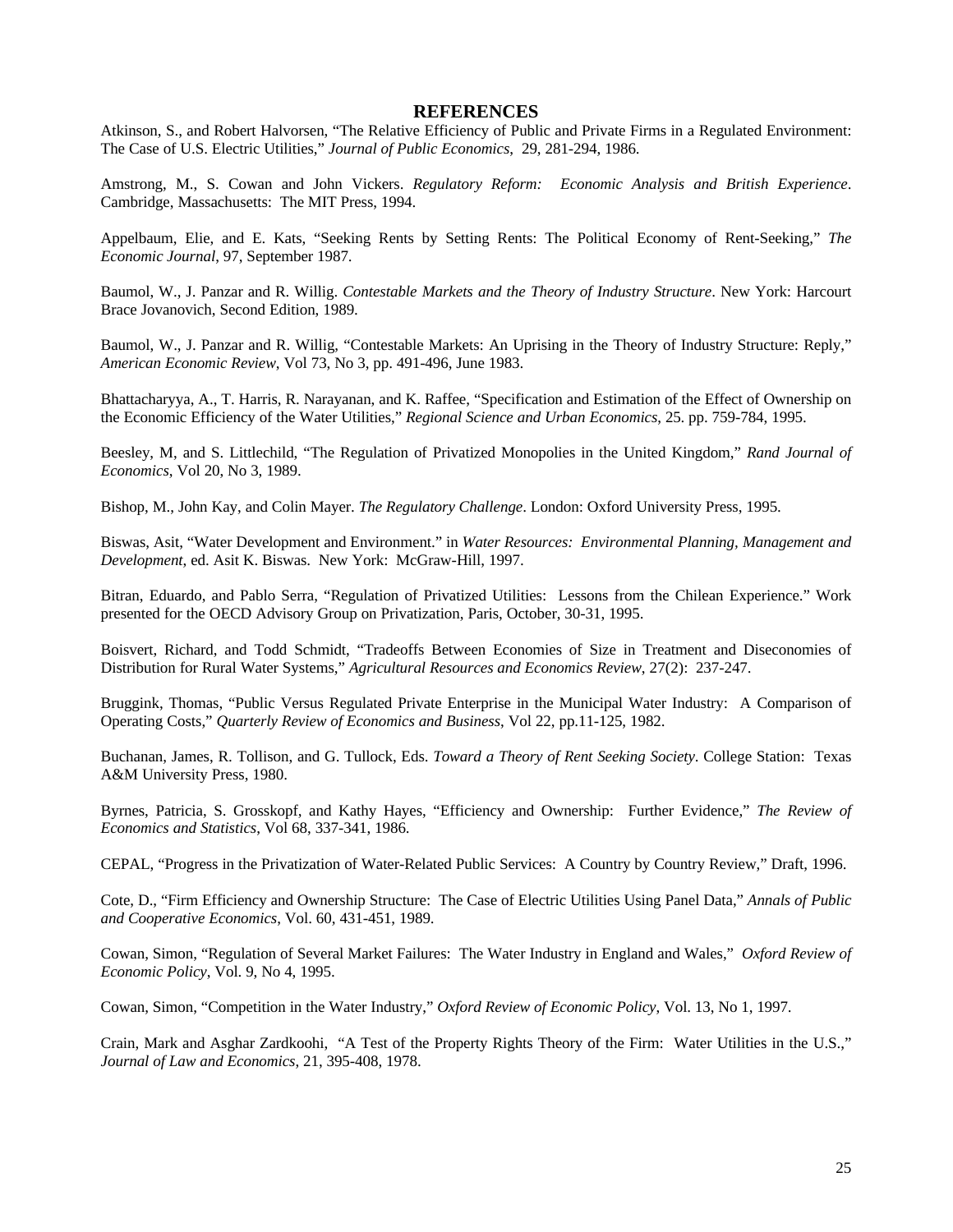Cuevas, Alfredo and Donald Lauria, "Assessing Consequences of Political Constraints on Rate Making in Dakar: A Monte Carlo Approach." Work presented in the Conference of Political Economy in Water Prices, World Bank, Washington D.C., November 3-5, 1998.

Demsetz, H., "Why Regulate Utilities," *Journal of Law and Economics*, 11, pp. 55-66, 1968.

Environmental Business Journal (EBI), "Water and Wastewater Markets," San Diego, California, June 1998.

Farrel, M.J., "The Measurement of Productive Efficiency," *Journal of Royal Statistics Society,* Series A-120, 253-281, 1957.

Feigenbaum, Susan, and Ronald Teeples, "Public Versus Private Water Delivery: A Hedonic Cost Approach," *The Review of Economics and Statistics*, Vol 65, pp. 672-678, 1983.

Galal, A., "Chapter 9: CHILGENER," and "Chapter 10: ENERSIS," in Galal, A., L. Jones, P. Tandom, and I. Vogelsang. *The Welfare Consequences of Selling Public Enterprises*. Oxford University Press, 1994.

Gilbert, R., and E. Kahn, Eds. *International Comparison of Electricity Regulation*. Cambridge: Cambridge University Press, 1995.

Goldberg, Victor, "Regulation and Administered Contracts," Bell Journal of Economics, Vol 7, pp.426-448, 1976.

Goldberg, Victor, "Toward an Expanded Economic Theory of Contract," *Journal of Economic Issues*, Vol 10, pp.45-61, March, 1976.

Hausman, and W.J., Neufeld, J.L., "Public Versus Private Electric Utilities in the United States: A century of Debate over Comparative Economic Efficiency," *Annals of Public and Cooperative Economics*, Vol. 65, pp. 599-623, 1994.

Helm, Dieter, "British utility Regulation: Theory, Practice, and Reform," *Oxford Review of Economic Policy*, Vol 10, No 3, 1994.

Helm, Dieter and Tim Jenkinson, "The Assessment: Introducing Competition into Regulated Industries," *Oxford Review of Economic Policy*, Vol 13, No 1, 1997.

Hill, Alice and Manuel Abdala, "Regulation, Institutions, and Commitment: Privatization and Regulation in the Argentinean Telecommunications Sector," Research Paper, April 1993.

Hirshhorn, R., and Kaell, A., "A Framework for Evaluating Public Corporations," *Annals of Public and Cooperative Economics*, Vol 59, pp. 141-157, 1988.

Jarrel, Gregg, "The Demand for State Regulation of the Electric Utility Industry," *Journal of Law and Economics*, 1978.

Jones, Douglas, "Regulatory Concepts, Propositions, and Doctrines: Casualties and Survivors," *Journal of Economic Issues,* Vol XXII, No 4, December 1988.

Kahn, A.. *The Economics of Regulation: Principles and Institutions*. New York: John Wiley and Sons, 1988.

Kim, Youn, "Economies of Scale in Multi-Product Firms: An empirical Analysis," *Económica,* 54: 185-206.

Klein, B., R. Crawford, and A. Alchian, "Vertical Integration, Appropriate Rents, and the Competitive Contracting Process," *Journal of Law and Economics*, No 21, 1978.

Koh, Dong-Soo, Sanford Berg, and Lawrence Kenny, "A Comparison of Costs in Privately Owned and Publicly Owned Electric Utilities: The Role of Scale," *Land Economics*, 71(1) 56-65, 1996.

Krueger, Anne, "The Political Economy of the Rent-Seeking Society," *American Economic Review*, Vol 64, No 3, pp. 291-303, June 1974.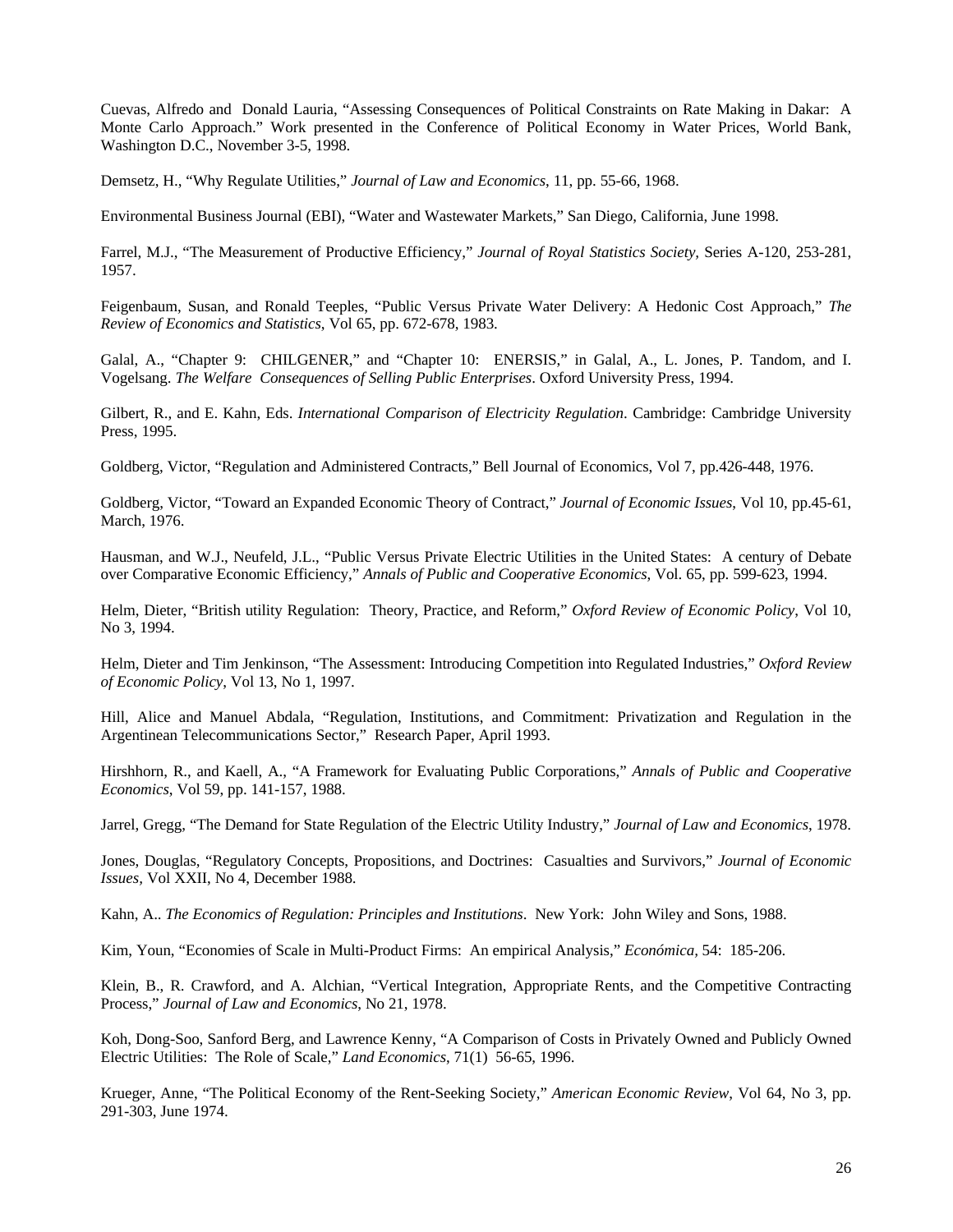Levy, Brian and Pablo Spiller. *Regulations, Institutions and Commitment: Comparative Studies of Telecommunications*. New York: Cambridge University Press, 1996.

Liebenstein, Harvey, "Allocative Efficiency vs X-Inefficiency," *American Economic Review* 56, 392-415, 1966.

Lopez de Silanes, Florencia and Robert Vishny. "Privatization in the United States," *Rand Journal of Economics*, Vol 28, no 3, 447-471, 1997.

Madrid-Aris, Manuel, Julie Hewitt and Matt Nussbaum, "Privatization and Latin American Water Rates Comparison," research paper, Miami, 1998.

Madrid-Aris, Manuel, and Juan Pablo Montero, "Privatización y Regulación de Empresas Sanitarias: Implicancias para Chile." Paper published in Quinta Jornada de Hidraúlica Fco. Javier Dominguez Proceedings, Catholic University, Santiago, Chile, 1998.

Mann, P.C., and J.L. Mikesell, "Ownership and Water System Operation," *Water Resources Bulletin*, 12(5), pp. 995- 1004, 1976.

Manzetti, Luigi, "Regulation in Post-Privatization Environments: Chile and Argentina in Comparative Perspective." Working paper, Department of Political Science, Southern Methodist University, Dallas, Texas, 1996.

Martin, Stephen and Keith Hartley, "Comparing Profitability in the Public Utilities, Defense and Pharmaceuticals,," *Journal of Public Policy*, p.p. 81-105, 1998.

Mauro, Paolo, "Corruption and Growth," *The Quarterly Journal of Economics*, pp. 681-712, August 1995.

Meyer, Robert, "Publicly Owned Versus Privately Owned Utilities: A Policy Choice," *The Review of Economics and Statistics*, pp. 391-399, November, 1975.

Morande, Felipe and J. Doña, "Los Servicios de Agua Potable en Chile: Condicionantes, Institucionalidad y Aspectos de Economía Política." Working Paper, ILADES, Santiago, Chile, Julio, 1996.

Munasinghe, Mohan*. Water Supply and Environmental Management: Developing World Applications: Studies in Water Policy Management*. Boulder, Co., Westview Press.

Niskanen, W.A., "Bureaucrats and Politicians," *Journal of Law and Economics*, 18, pp. 617-634, 1975.

Ordover, Janusz, R. Pittman, and P. Clyde, "Competition Policy for Natural Monopolies in a Developing Market Economy," *Economics of Transition*, 2(3), 317-343, 1994.

Olson, Mancur. *The Logic of Collective Actions*. Cambridge. MA: Harvard University Press, 1965.

Palominos, María, "La Regulación y Sistema Tarifario de los Servicios de Agua Potable y Alcantarillado en Chile," Trabajo presentado en la Conferencia Sobre Privatización de Empresas de Agua, Murcia, Spain, November 1994.

Perez-Arriaga, Ignacio. *The Organization and Operation of the Electricity Supply Industry in Argentina*. London: Energy Economic Engineering Ltd., 1994.

Perloff, H., and L. Wingo*. Issues in Urban Economics*. Resources for the Future: Washington D.C., 1969.

Peters, L., "Non-Profit and For-Profit Electric Utilities in the United States: Pricing and Efficiency," ," *Annals of Public and Cooperative Economics,* Vol. 64, 575-604, 1993141-153, 1986.

Pollit, M.G. The Relative Performance of Publicly Owned and Privately Owned Electric Utilities: International Evidence. Ph. D. Dissertation, Oxford, 1993.

Posner, Richard, "Theories of Economic Regulation," *Bell Journal of Economic*s, Vol 5, pp. 335-358, 1974.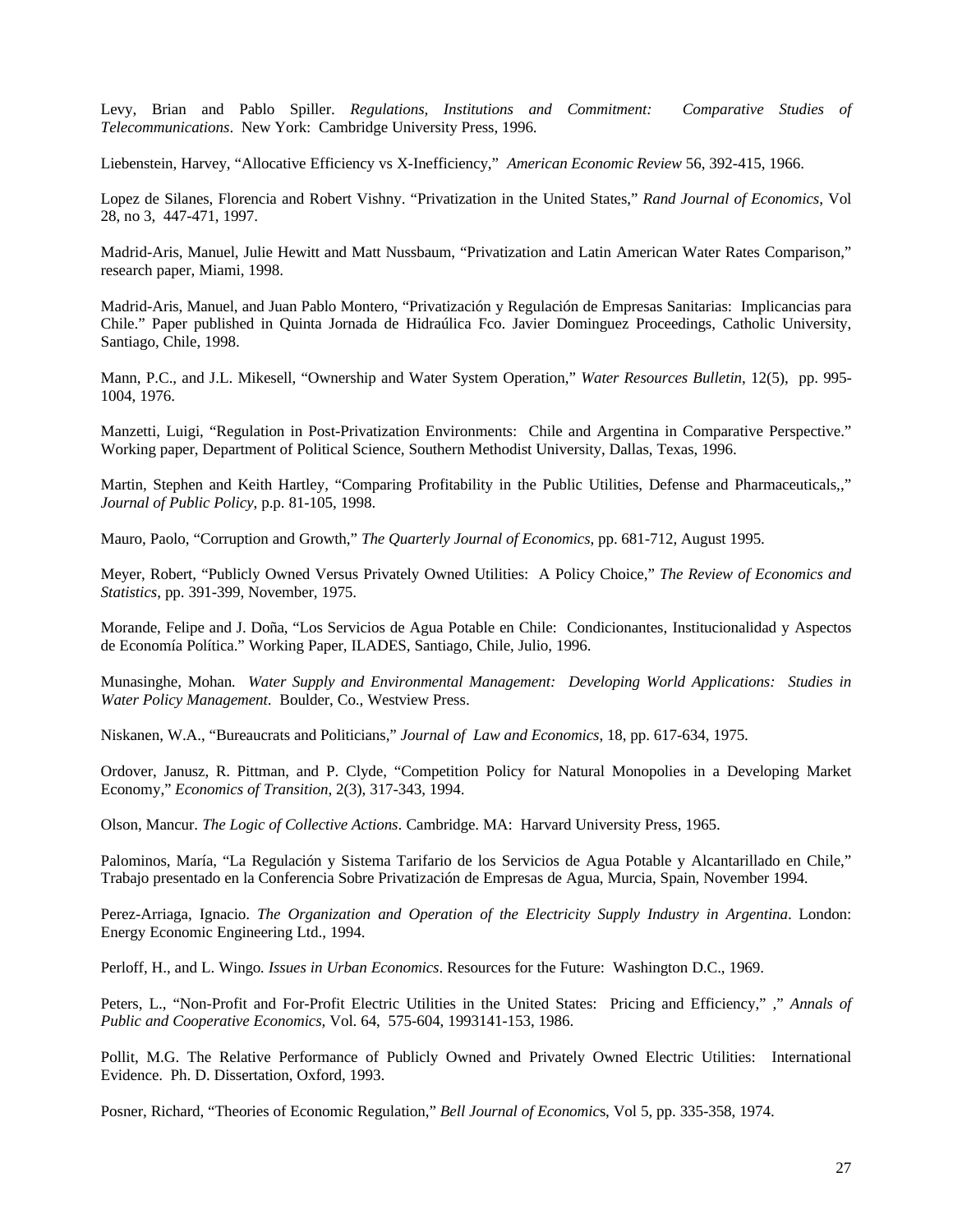Renzetti, Steven, "Evaluating the Welfare Effects of Reforming Municipal Water Prices," *Journal of Environmental Economics and Management*, 22(2), 147-163, 1992.

Renzetti, Steven, "An Empirical Anaysis on Water Pricing Reform" Work presented in the Conference of Political Economy in Water Prices, World Bank, Washington D.C., November 3-5, 1998

Ress, Judith, "La Regulación de los Sistemas de Agua Potable y Alcantarillado en el Reino Unido: La Experiencia de los Primeros Cinco Años," Trabajo presentado en la Conferencia Sobre Privatización de Empresas de Agua, Murcia, España, Noviembre de 1994.

Rees, R. and J. Vickers, "RPI-X Price-Cap Regulation." In *The Regulatory Challenge*, eds. M. Bishop, J. Kay and C. Mayer. London: Oxford University Press, 1995.

Rivera, Daniel. *Private Sector Participation in the Water Supply and Wastewater Sector: Lesson from Six Developing Countries*. The World Bank, Washington D.C., 1996.

Rowley, Charles, "Rent Seeking Versus Directly Unproductive Profit-Seeking Activities." In *The Political Economy of Rent-Seeking*, eds. Charles Rowley, Robert Tollison, and Gordon Tullock. Boston: Kluwer Academic Publishers, pp. 15-32, 1988.

Ross, S., "The Economic Theory of Agency: The Principal's Problem," *American Economic Review*, 63, pp. 134-139, 1973.

Russell, Clifford, and Boo-Shing Shin, "Public Utility Pricing: Theory and Practical Limitations." In *Marginal Cost rate Design and Wholesale Water Markets, Advances in the Economics of Environmental Resources*, ed. Darwin Hall, Vol 1, Greenwich: JAI Press, 1996.

Sappington, David, "Incentives in Principal-Agent Relationships," *Journal of Economics Perspectives*, Vol 5, No 2, pp. 45-66, 1991.

Sappington, David, and J. Stiglitz, "Privatization, Information and Incentives," *Journal of Policy Analysis and Management*, Vol 6, pp. 567-582, 1987.

Shapiro, C. and R. Willig, "Economic Rationales for the Scope of Privatization," Economic Rationales for the Scope of Privatization." In *The Political Economy of Public Sector Reform and Privatization*, eds. E.N. Suleiman and J. Waterbury. Boulder, Co: Westview Press, 1990.

Shirley, Mary, "Reforming Urban Water Systenms: A Tale of Four Cities," draft, World Bank, 1998.

Spiller, Pablo, "Institutions and Regulatory Commitment in Utilities' Privatization*," Industrial and Corporate Change*, 2, pp. 387-450, 1993.

Stigler, G.J. "The Theory of Economic Regulation," *Bell Journal of Economics*, Vol 2, 3-21, 1971.

Tambunan, T., "Some Issues with Respect to the Relative Efficiency of Public Enterprises*," Annals of Public and Cooperative Economics*, Vol. 64, 451-463, 1993.

Teeples, Ronald and David Glyer, "Cost of Water Delivery Systems: Specification and Ownership Effects," *The Review of Economics and Statistics*, Vol 69, pp.399-408, 1987.

Thiemeyer, T., "Economic Theory of Privatization," *Annals of Public and Cooperative Economics,* Vol. 57, 141-153, 1986.

Vickers, John, and George Yarrow. *Privatization: An economic Analysis*. Cambridge, MA: MIT Press.